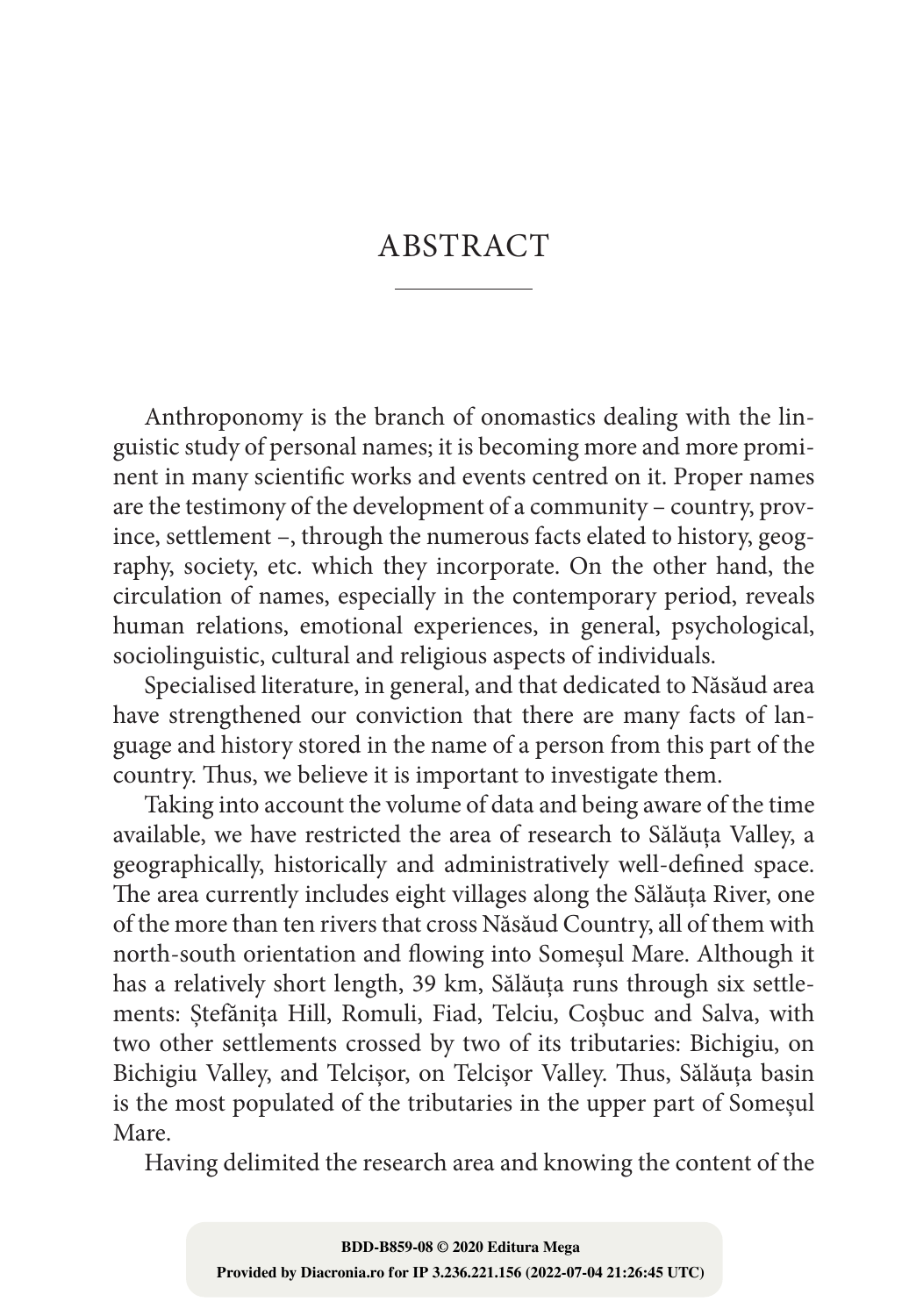works devoted to this space, we have organised the thesis into the following chapters: 1. *Historical-geographical landmarks in the researched area*, 2. *History of onomastic research in Năsăud*, 3. *Anthroponyms*, with two subchapters: 3.1. *Family names*, 3.2. *First names*, 4. *Language facts*, Conclusions, Bibliography, Appendices.

We also mention the fact that, at the beginning of the paper, we have inserted an *Introduction*, in which we motivated the choice of the topic, the creation of the data base, the working methodology, and a glossary of anthroponymic terms, which were considered useful in understanding the terminology employed.

Chapter 1, *Historical-geographical landmarks in the researched area*, contains data about the establishment of the researched area and an overview of the localities included in this area.

Sălăuța Valley is an integral part of a wider area, called Năsăud Country. According to the current administrative division, Năsăud Country is a part of Bistrița‑Năsăud county. It borders Maramureș county to the north, through the the Țibleș and Rodna mountains, and Suceava county to the east, through the Bârgău mountains (Zâmbroaiea plateau). To the south, from east to west, there is the southern administrative borders of Lunca Ilvei, Leșşu, Feldru and Năsăud communes and to the west, the western administrative boundaries of Căianu Mic, Spermezeu and Târlișua (cf. Ilovan 2009: 123).

The importance of Sălăuța also derives from the fact that, to its right, there is the Salva‑Vișeu railway line running along the national road DN17C, which connects Moisei and Salva, with subsequent branches to other directions: Năsăud – Bistrița – Vatra Dornei; Beclean – Dej – Cluj‑Napoca – Baia Mare.

Etymologically, *Sălăuța* is based on the oikonym *Salva*, "pro‑ nounced *Sálṷua* by the inhabitants" (Drăganu 1928: 87; Iordan 1963: 459, originally Romanian) + the suffix ‑*uța*.

As regards the settlements in the basin of this river, we mention that some have developed as a result of the phenomenon of "swarming" of the population, which took place from several directions.

From Telciu, inhabitants migrated north, setting up the villages Strâmba (Romuli) and Ștefănița Hill, south – Hordou (Coșbuc), west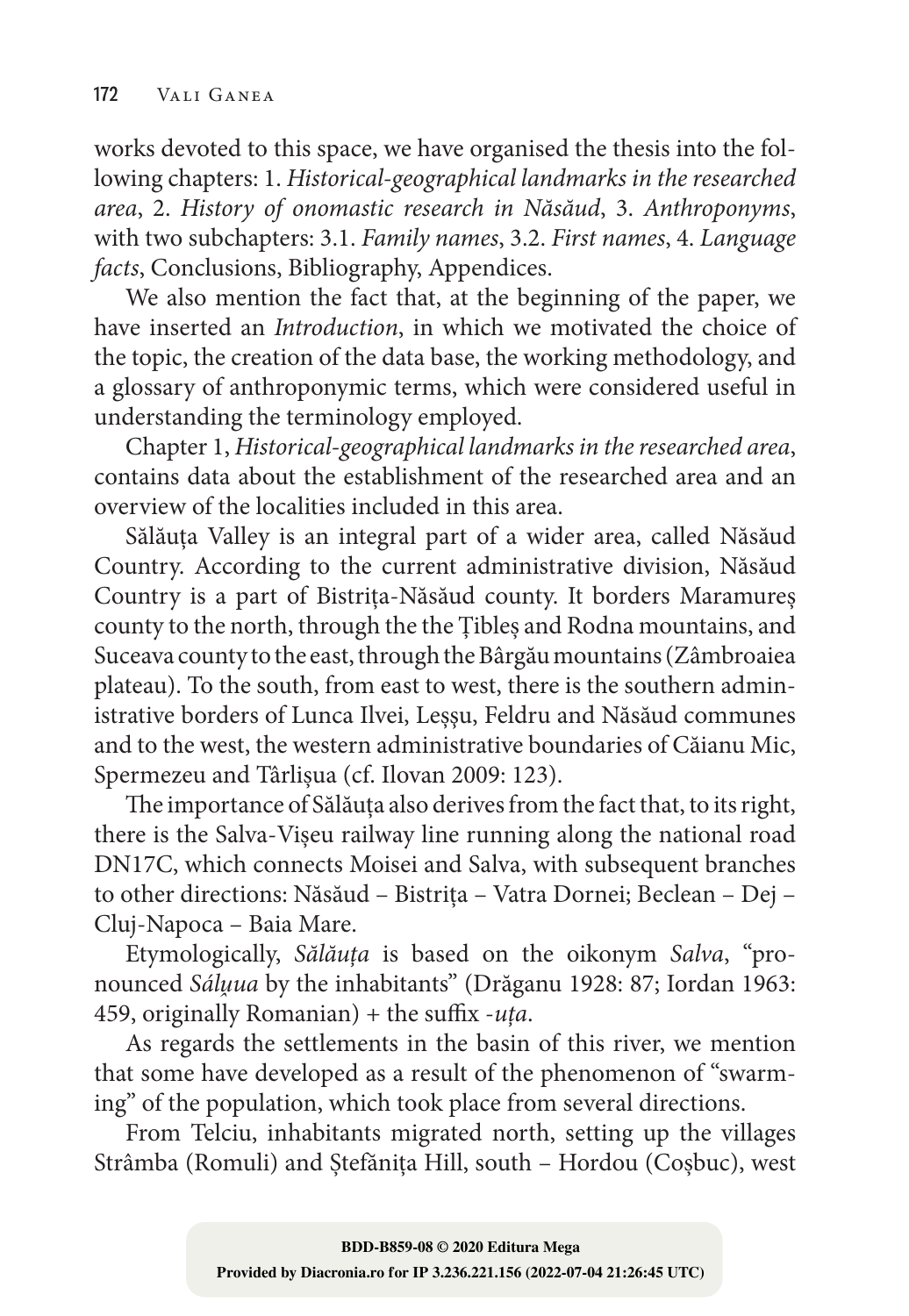– Bichigiu, and east – Telcișor (Ilovan 2009: 188; Mureșianu 2000: 82–83).

As for Romuli and later on Ștefănița Hill, we must also take into account the fact that, as results form onomastic analysis, many of the inhabitants come from Maramureș. According to Mircea Mureșianu (2000: 84, originally Romanian), "The name of this settlement encourages us to ascertain that a relatively large group of inhabitants of the village have their origins in Maramureș, and they arrived here through Setref Pass".

In determining the outline of the settlement Hordou, other settlements contributed: Telciu from upstream and Salva from downstream, while "people arriving here [...] founded their first households in sheltered places on the slopes of the Fântâna Valley and the Stegii Valley, as well as in the plateau areas of Arșița, Zăpadia and Țebeleș Hills, all located on the left banks of the Sălăuța, where the topographic and climatic conditions ('the faces of Hordou') and the water resources were favourable. A few households settled on the plateaus on the right banks of the Salăuța, on Mailat's Valley, where, according to tradition, a clash was recorded between the army of the Transylvanian voivode, Stefan Mailat, (1534–1540) and an army of the Turks and Tartars" (Mureşianu 2000: 82, originally Romanian).

Salva "originally emerged in the areas called 'Across the Water' and 'This Side of the Water' as two distinct habitation cores ('The Two Salvas'), which, during the expansion of the military border, merged and generated a hearth similar to that existing today, typical to large rural settlements situated at strong hydrographic confluences. From the specific situation of the hearth on the Sălăuța and along the bend in the Someș a Y‑shaped hearth resulted" (Mureşianu 2000: 78–79, originally Romanian).

Knowing how the settlements in the Salăuța basin were founded, we present in the following the etymology of the names.

Salva was firstly certified in a document from 1440<sup>207</sup>. The first to

<sup>&</sup>lt;sup>207</sup> The authors of the area mention the first record dating to 1245 (Tutula 2004: 67–68, Filip, Morariu 2005: 60).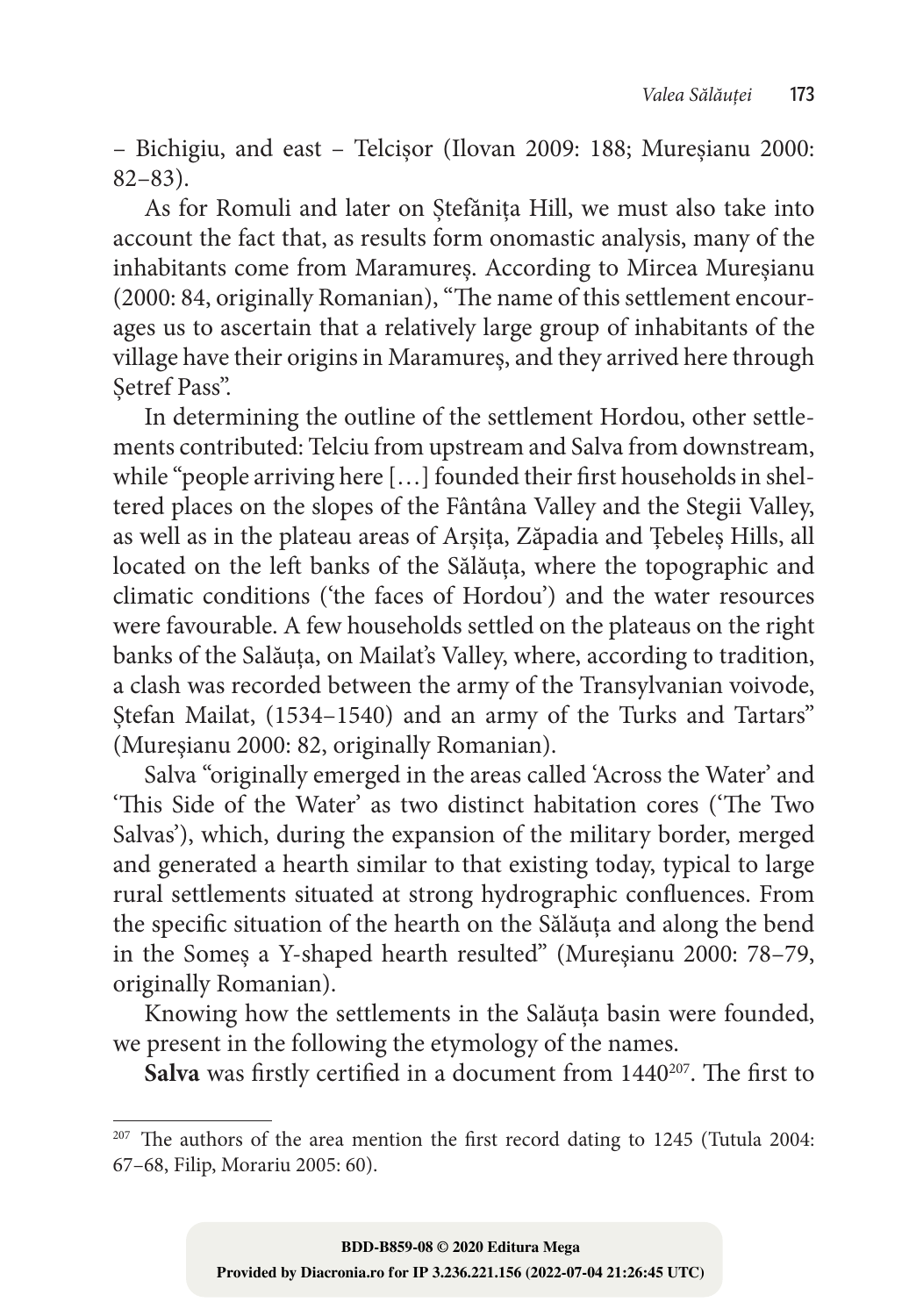consider scientifically the etymology of the name of this village and those from the entire Năsăud area was Nicolae Drăganu (1884–1939), originally from Zagra. According to the sources used $208$ , the village dates back to 1440 by the name of *Zalva*. Subsequently, several forms were mentioned: *Zalwa* 1450, *Zalva* 1519, *Salva* 1547, 1548, 1550, 1577, *Salwa* 1552, *Zalwa* 1576, *Zalowa* 1574, *Zaloa*, *Zalwa* 1601, *Salwa* 1602, *Szalva* 1624, *Zalova* 1717, *Salva dincoace* (literally 'from here'), *Salva dincolo* (literally 'from there') 1723, *Szalva* 1733, 1750, 1760–62, 1764, 1766<sup>209</sup> etc.

Taking into consideration the variants under which the name appears, Nicolae Drăganu believes that "the radical must be Slavic, for the most complete form, *Salova*, contains the Slavic suffix ‑*ova*. And the radical can only be *salo* (cf. Russian *salo*, *sadlo* etc.) '*adeps*', '*rich soil*'. *Salova* means 'with rich soil', just as *Ilva* means '*clayey* or *with clay*'".

Telciu, a settlement located at the confluence of the Telcisor Valley with Sălăuța River, is documented at the same date as Salva, in the year 1440. Nicolae Drăganu admits that the etymology "is relatively difficult to explain", but not impossible, as shown by the solutions provided by the linguist from Năsăud.

Firstly, "by refuting the opinion of N. Densușianu (*Prehistoric Dacia*, Bucharest 1913: 486), according which it [the name] could derive from the ancient form *Telchini* = melters" (Drăganu 1928: 7, originally Romanian), the professor from Cluj adduced two possible etymologies: < Slavic *telьčь* (cf. tel. 'vitulus') and Hungarian *telki* (= *telek* 'praedium' + possessive suffix *-i*), "often used in toponymy in this form in connection with personal or family proper names" (Drăganu 1928: 7, originally Romanian).

Subsequently, the author reconsidered his ideas based on more in-depth and wider research<sup>210</sup>, and only proposed the Slavic etymology.

<sup>208</sup> For this, see the notes concerning *Salva* in Drăganu 1928: 87.

<sup>209</sup> These data were taken from Suciu 1968 and they are found in the same form in the source in question.

<sup>210</sup> See discussions on p. 7–24 of Drăganu 1928.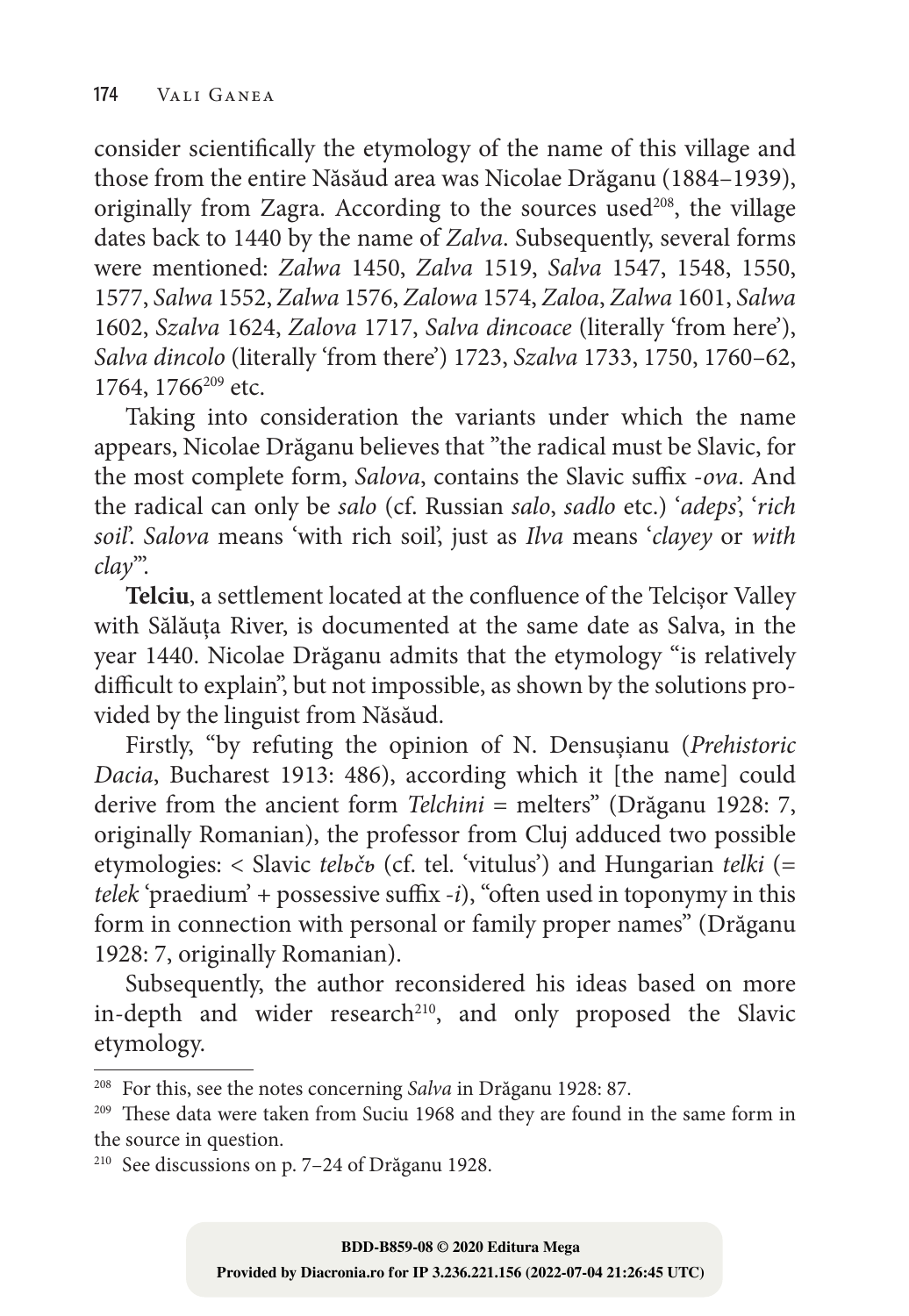Hordou (Cosbuc since the year 1925<sup>211</sup>, cf. Mureșianu 2000: 82) is a frontier settlement, first mentioned in 1523.

As a name, the village is recorded with the forms: *Salva et Ordo* and then *Ordo*, followed by *Hordou*, which will be established beginning with the eighteenth century (Drăganu 1928: 49–50, Suciu I, 1967: s.  $V<sub>1</sub>$ .

**Bichigiu** is the village about which Nicolae Drăganu said that "It is first attested in 1523 and in 1533 as *Byrkes*, which is obviously an altered form of *Byckes*" (Drăganu 1928: 43–46, originally Romanian). The form in question results from Hungarian *Bükkös*, the Saxon pronunciation of the official form *Bikis* or even the Romanian form *Bichigiu*, the only form we can find in the older documents written by the Romanians which do not account for the official form.

**Strâmba / Romuli** is a settlement at the confluence of Strâmba Valley and the Sălăuța river. The name derives from that of the stream: *Strâmba* (< adjective *strâmb* < Vulgar Latin *strambus* < Classical Latin *strabus* "schief, krumm", cf. DER: s.v.).

**Ștefănița Hill**, a hamlet of Romuli village, is documented in 1956. Originally, the village was named *Frumușica*, after the name of a creek called so (< *frumos* 'beautiful' + suffix *-ica*). The new name consists of the entropic noun *deal* 'hill' + an anthroponymic determinant in the genitive case, *Ștefăniței* (< *Ștefana* (< *Ștefan* + feminine suffix *-a*) + diminutive suffix *-ița*).

**Telcișor** is a hamlet of Telciu village, certified in 1956. The name appears as a derivative of *Telciu* + the diminutive suffix *-işor*.

Chapter II, *History of Onomastic Research in Năsăud Country*, presents data about the history of onomastics research in the land of Năsăud, in order to establish the steps taken in this direction, from the first investigations until today, and in the attempt to suggest a

<sup>&</sup>lt;sup>211</sup> Regarding this name change we mention the opinion of N. Drăganu, to whom "the change does not seem particularly felicitous. The name of the village Hordou was known precisely through the biographies of Coșbuc. Now it is uncanny to say, 'G. Coșbuc was born in the village Coșbuc near Năsăud'. It would have been better had the name been Coșbuceni or Coșbucești" (Drăganu 1928: 50, footnote 10, originally Romanian).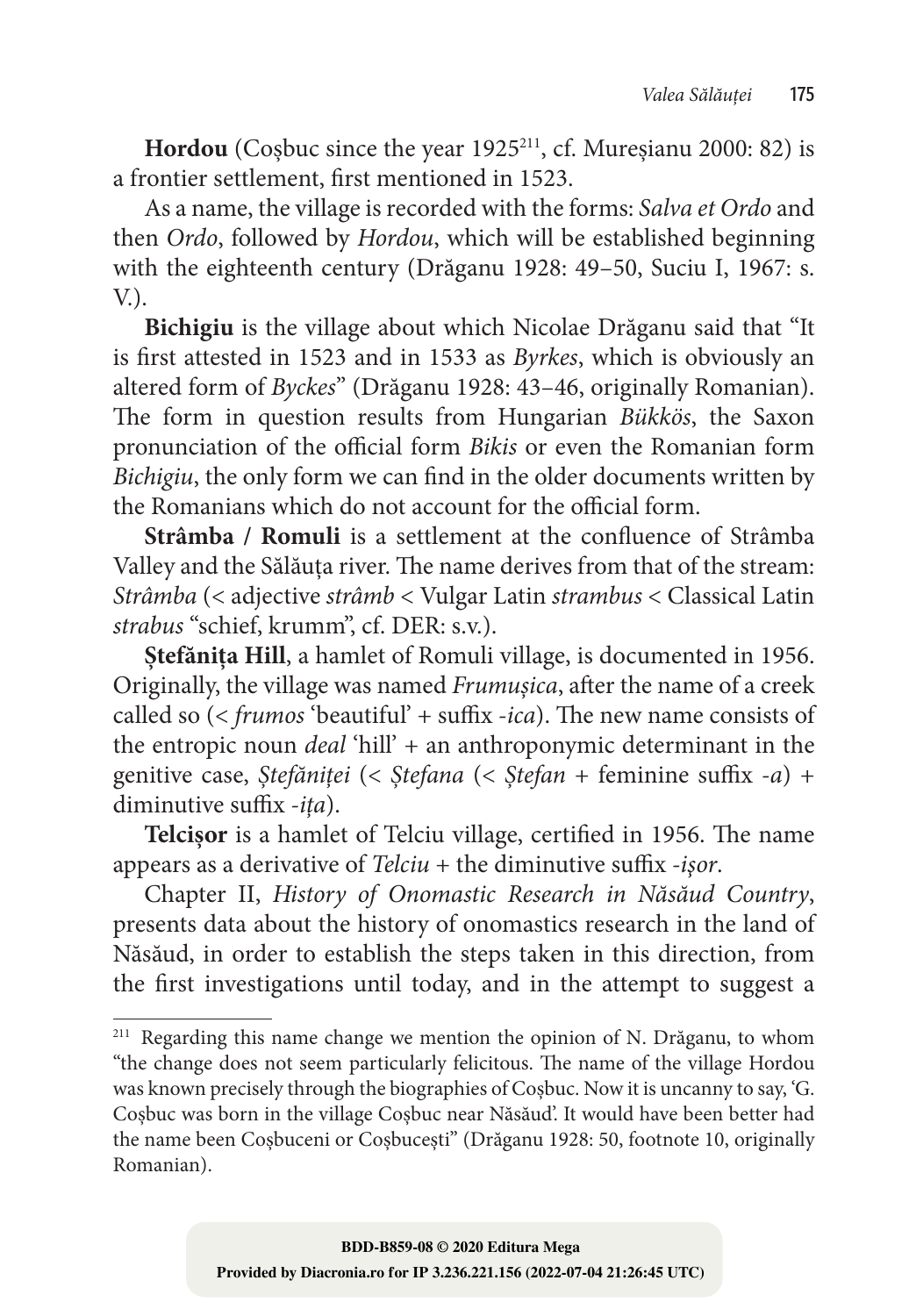methodology that could be followed to improve anthroponymic studies.

The first monographs of the villages in the area date from the beginning of the twentieth century: *Scurtă monografie a comunei Rebrișoara* [A brief monograph of Rebrișoara commune], 1901, by Macedon Linul212; *Monografia comunei Rodna* [Monograph of Rodna commune], Bistrița, 1903, by Pamfile Grapini; *Monografia comunei Poiana* (*Sâniosif*) [Monograph of Poiana (Sâniosif) commune], Bistrița, 1910, signed by Ștefan Buzilă.

They prove the increased interest in the life, situation and development of border villages and cover different aspects, from facts of local history or geography to a mosaic of problems that also affect the documentary value of the works.

The idea of researching into local origins and presenting them to the civilized world, an inheritance from the Transylvanian School, animated the intellectuals of Năsăud and edited the periodical *Arhiva Someșeană* (AS) [Someș Archive], in which, in the first edition from 1924, in the editorial dedicated *Cătră cetitori* [To the readers], the publication's editors said as follows: "Not personal ambitions, nor the desire to see our name printed, but the wish to make this border land known, as it has such a beautiful historical and cultural past, with schools that fought alongside the other Romanian confessional schools to preserve our most precious treasure: the Romanian order and language" (AS 1: 1), because not many "know about the strenuous struggle with the Hungarians to keep the schools created through the efforts of the soldiers who had died on the plains of Europe" (AS 1: 2).

<sup>212</sup> Teacher and school principal, Macedon Lin (1869–1946), "was permanently at the forefront of all actions and events that promoted the ideals of the Union, harmoniously combining school work with the political and advocate activity of the achievement of national unity. On December 1, 1918, he took part in the Great National Assembly in Alba Iulia alongside 'distinguished individuals in the county', and was elected member of the Grand National State of Sibiu (according to Decree No. 229 of 1919 of the Romanian Congressional Council in Sibiu)". He published the monograph of Rebrișoara in 1901, "in the journal Școala Someșană [Someş school], Gherla, 1934, issues 4–8" (Muti 2007 II: 178–180, originally Romanian).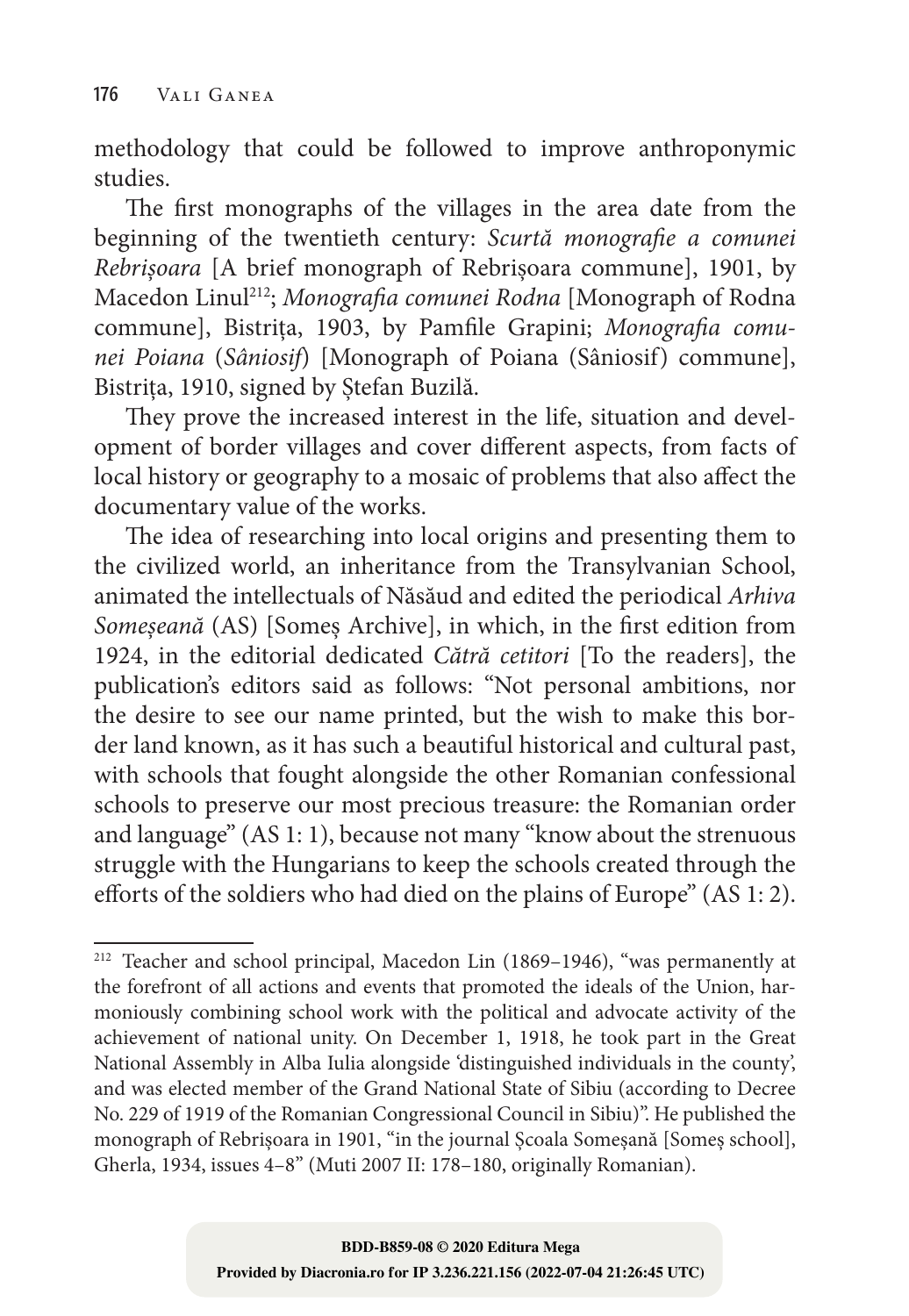The aforementioned magazine was the main publication to disseminate the first onomastics studies, including: Iulian Marțian, *Contribu*ț*ii la istoricul Rodnei* [Contributions to the history of Rodna] (AS 1: 17); Iulian Marțian, *Fata*, *tradi*ț*ie și istorie* [Fata, tradition and history], in AS 4, 1926: 12–23; I. Corbu, *Cetă*ț*ele*, in AS 6, 1926: 90–91; Kriz-Cabicar, *Curiozități topice* "valahice" ["Walachian" topical curiosities], in AS 7, 1927: 84–88; Nicolae Drăganu, *Toponimie și istorie* [Toponymy and history], a "*model of Transylvanian toponymic monograph*" (my italics). Such works are necessary in writing a synthesis about the toponymy of Transylvania<sup>213</sup>, which should materialize as soon as possible, as it is in the interest of solving the highly disputed issue of our continuity in Dacia.

The comprehensive, up-to-date information, the care for every detail, the passion of the researcher, and the love for the author's native places, make the work a model of research, demonstrating "respectful old age of the Romanian element", according to historian I. Lupaș, the author of the "Foreword" of the work.

The most substantial articles from the viewpoint of anthroponomy are published by Sabin Mureşanu, *Originea familiei Mureșenilor* [The

<sup>&</sup>lt;sup>213</sup> Unfortunately, today we do not have a complete dictionary of Transylvanian toponymy. There are only two books edited by "Sextil Pușcariu" Institute of Linguistics and Literary History in Cluj‑Napoca (the former Museum of the Romanian Language): *Tezaurul toponimic al României. Transilvania* (TTRT). *Județul Sălaj* [Toponymic thesaurus of Romania. Transylvania (TTRT). Sălaj county], by Eugen Pavel, Augustin Pop, Ion Roșianu, Bucharest, Romanian Academy Publishing House, 2006; *Tezaurul toponimic al României. Transilvania* (TTRT). *Valea Hășdății* [Toponymic thesaurus of Romania. Transylvania (TTRT). Valea Hășdății], by Dumitru Loșonți and Sabin Vlad, Bucharest, Romanian Academy Publishing House, 2006; *Tezaurul toponimic al României. Transilvania* (TTRT). *Valea Ierii* [Toponymic thesaurus of Romania. Transylvania (TTRT). Ierii Valley], by Dumitru Loșonți and Sabin Vlad, Bucharest, Romanian Academy Publishing House, 2010; as well as several other single‑author books: Ștefan Vișovan, *Monografia toponimică a Văii Izei* [Toponymic monograph of Iza Valley], Cluj-Napoca, Mega Publishing House, 2005;<br>Stefan Visovan, *Toponimia Tării Lăpusului* [Toponymy of the Land of Lăpus], Baia Ștefan Vișovan, *Toponimia Țării Lăpuşului* [Toponymy of the Land of Lăpuş], Baia Mare, North University Publishing House, 2008; Adelina Emilia Mihali, *Toponimie Maramurșeană. Valea superioară a Vișeului* [Maramureș toponymy. The Upper Valley of Vișeu], Cluj‑Napoca, Mega Publishing House, 2015.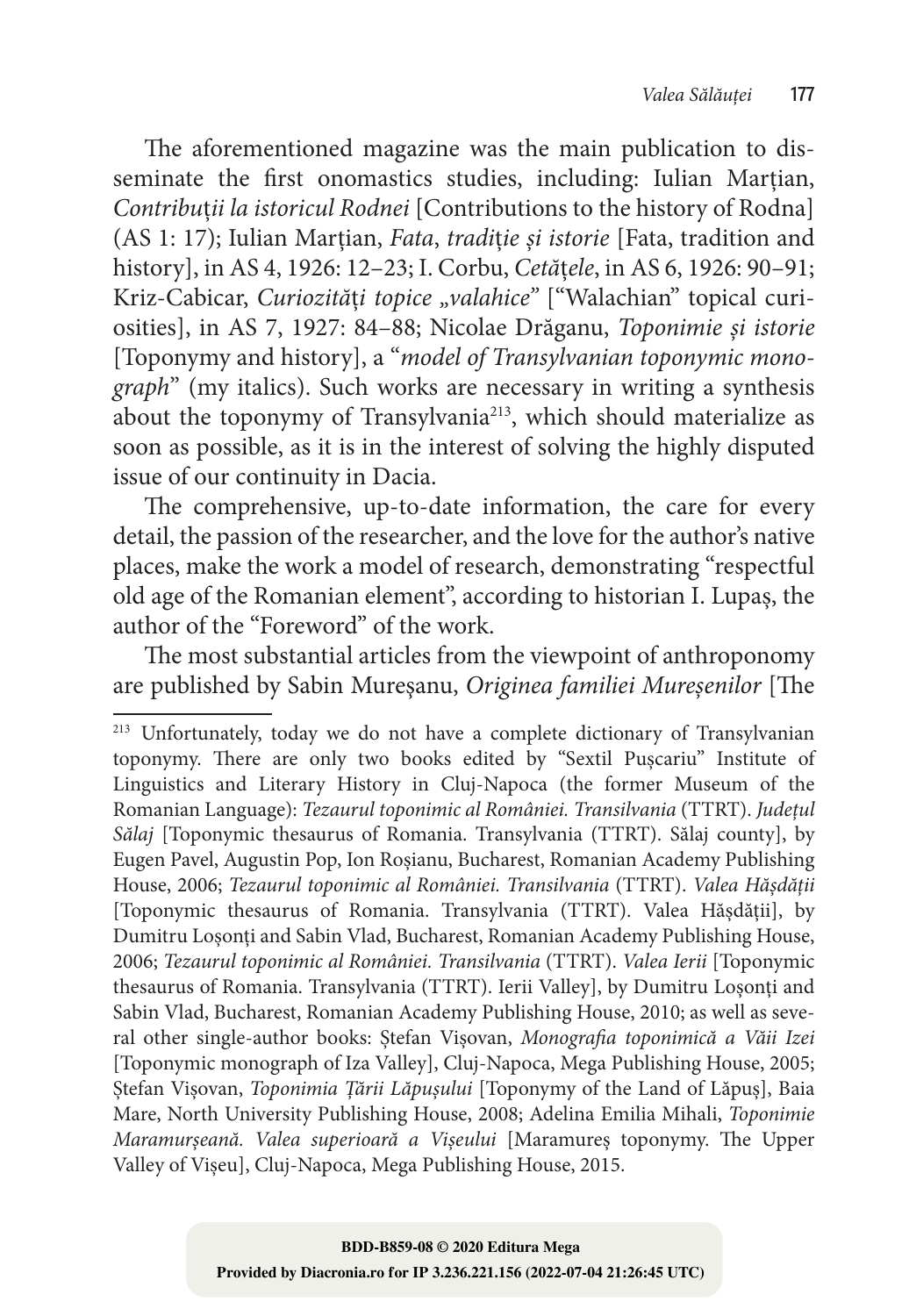origin of the Mureșeni family], in AS 4, 1926: 81–85214, and Virgil Șotropa, *Obârșia familiei Coșbuc* [The origin of the Coșbuc family], in AS 5, 1926: 58–76.

Unfortunately, unfavourable historical conditions for the Romanian people lead to the interruption of the activity<sup>215</sup> of the publication *Arhiva Someșană* in 1940 for a long time216.

The lack of earlier writings in the Nasăud region, especially between 1940 and 1970, was also noted by Gavril Istrate, a teacher from Iași, originally from Nepos, who in 2005, in the *Preface* to Mircea Prahase's book, *Porecle și supranume din bazinul superior al Someșului Mare*  [Nicknames and bynames in the upper basin of Someşul Mare river], stated: "Unfavourable circumstances made it impossible for us to have any kind of cultural achievements in this border land, so beautifully represented in the past by numerous scholars and educators. It was as if the goddess Minerva, our former protector, had completely forgotten us. Our only comfort was the memory of those who, before us, brought to light a series of achievements, first in literature and subsequently in mass culture. From time to time, we open *Istoria rezbelului orientale* [History of the Oriental war], written by two teachers of the Năsăud Gymnasium and published in Gratz, Austria, in 1878. It was the greatest *history* of our war of independence. We read the two monographs of the communes Șanț (1903) and Poiana Ilvei

<sup>214</sup> An encouragement for completing the data regarding the Mureșan family is also found in issue 19/1936: 73–77: Aurel A. Mureșianu, În chestia familiei Mureșenilor [Concerning the Muresan family].

<sup>&</sup>lt;sup>215</sup> The reasons for the interruption of the publication's activity are presented by Ștefan Pascu, member of the Romanian Academy: "The publication of the Năsăud periodical was suddenly discontinued by tragic events ensuing the Second Vienna Award of August 1940, when Năsăud and northwest Transylvania were torn from the Romanian territory and temporarily occupied by Horthy's Hungary. The intellectuals around the magazine *Arhiva Someșană* were forced to emigrate due to persecution, and took with them the studies and articles to be included in issue 28 of the journal in view of preparing its publication, but this never happened" (AS 28: 6, originally Romanian).

<sup>216</sup> Since 1972, the Năsăud Museum has published several volumes of studies and papers under the same title: *Arhiva Someșană* (AS 28: 1994: 6).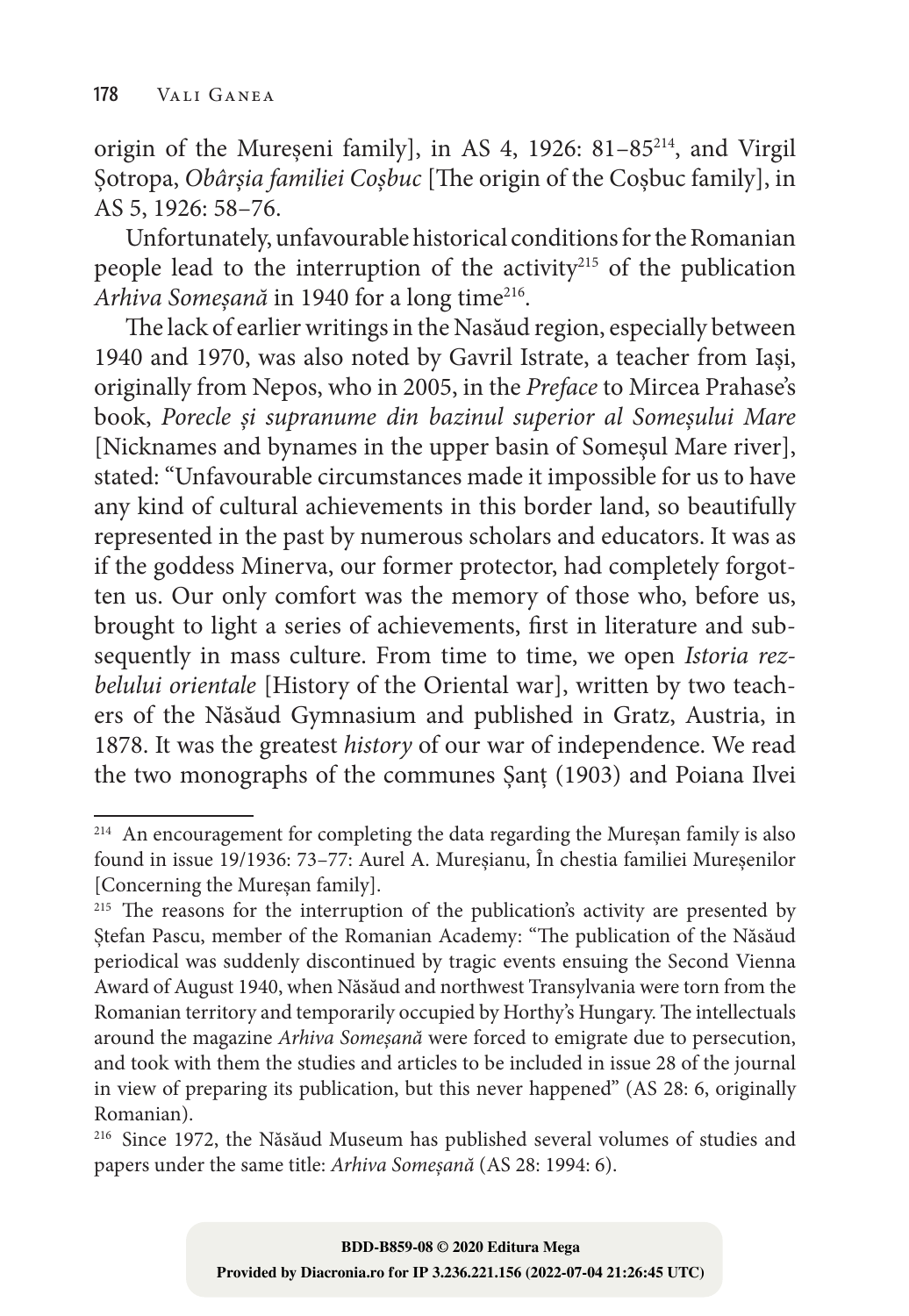(1910), the former written by the priest Pamfil Grapini and the latter by Ștefan Buzilă, former vicar of Năsăud" (Prahase 2005: 10, originally Romanian).

Among post–1970 publications, the first to deal with a theoretical problem in the field of anthroponymy, i.e., the *nickname*, is *Zagra. O monografie posibilă* [Zagra. A potential monograph] by Mircea Prahase and Gavrilă Rus.

More detailed aspects related to personal names are found in a book by Leon Muti, *Rebrișoara – Mărturii pentru eternitate* [Rebrișoara – Testimonies for eternity], volume II (2007).

Chapter 3, *Anthroponyms*, is divided into two subchapters, 3.1. *Family names* and 3.2. *First names*, since each category of names dis‑ plays specific peculiarities that must be taken into account.

In 1965, Al. Graur noted that "Only baptismal existed in our space in the past. Someone was called *Ion* or *Mary*, and if a slightly better accuracy was required, the name of one's father or husband, sometimes of one's mother or wife, was added in genitive case: *Ion al lui Gheorghe* ('Ion of Gheorghe'), *Niculaie al Saftei* ('Niculaie of Safta'), *Maria lui Vasile* ('Maria of Vasile')" (Graur 1965: 89, originally Romanian).

Similarly, upon dealing with these issues, Iorgu Iordan pointed out that "the tripartite system (of the Romans) did not become established in any of the provinces of the former Roman Empire. The vast majority of the names in question conform to the Roman system, but only partially, in the sense that they are bipartite, not tripartite. It is easy to understand why this is so. Firstly, life conditions in Dacia were quite different from those in Rome and Italy, in general. Moreover, the Romans – in the broad sense of the term – who came to Dacia were not, could not have been patricians (except for certain cases). They were all soldiers, officers, craftsmen, merchants, etc., whose names consisted of a *praenomen* and *nomen* (the latter was also mostly a *praenomen*, in my opinion corresponding to what we call *family name*)" (originally Romanian). In this context, I. Iordan states that this system "we also find […] with the Geto‑Dacians, our ethnic ancestors. The fact was confirmed with the help of all kinds of inscriptions, especially funerary ones, discovered over time in Dacia" (Iordan 1983: 9, originally Romanian).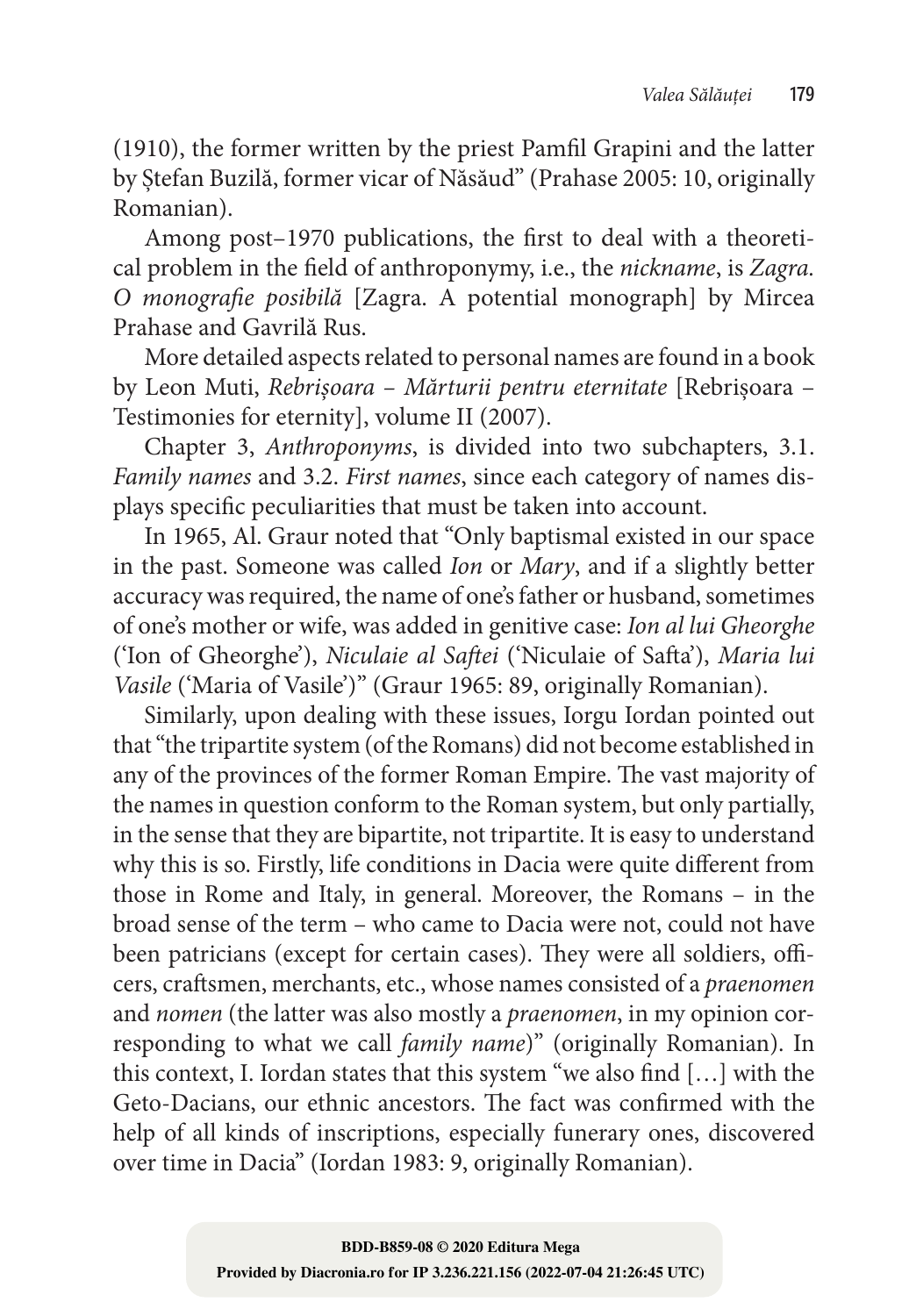The subchapter *Family names* discusses these names according to the centuries in which they were recorded, beginning with the eighteenth century, when we first found the greatest amount of information, and ending with the twenty‑first century, the last names analysed being recorded in 2015.

The first aspect explored refers to the successive stages that ultimately led to the establishment of the family name.

The first step is to use the father's name in the genitive case (the name of the mother or another family member is seldom employed):

(a) *First name* + *father's family name* (with the preposed article *lui* 'of ')217: Cira *lui Andrieș*, Doce *lui Avram*, Iuon *lui Cifor (Tsifor)*, Iuon *lui George*, Vasele *lui George*, Ursul *lui George*, Petre *lui Iacobu*, Flore *lui Iuon*, Todor *lui Iuon*, Petre *lui Iosipu*, Ioan *lui Simionu*, Todor *lui Ștefan*, Miron *lui Todor*, Toma *lui Vasele* (Hordou, 1750).

(b) *First name* + *father's first name* (with the preposed genitive article *a / al* 'of ')218: Todor *a Alexi*, Istrate *a Cifor*, Flore *a Ciri*, Giorgie *a Ciri*, Gieorgie *a Cozmi*, Todor *a Petri*, Cirilă *a Petri*, Petre *a Popi(i)*  (Hordou, 1750); Șofrona *a Alexandru*, George *a Cifor* (*Tyiffor*), Simion *a Cozmi*, Iuoan *a Doce*, Natul *a Filip* (*Cilip*), Ștefan *a Iacob*, Grigore *a Matei*, Ștefan *a Niculai*, Nastasia *a Ștefan*, Login *a Timoge* (Telciu, 1755); Nichita *al Achim* (*Atyim*), Pinte *al Danilă*, Nicu *al Ilie*, Iuon *al Matei*, Toider *al Nicolai* etc. (Telciu, 1755).

(c) *First name* + *father's first name in the genitive case*: Ursul *Cozmi* (= "Ursul of Cozma"; *urs* literally means 'bear'), Iuoan *Nechiti* (= "Iuoan of Nechita"), Ursula *Petri* (= "Ursul of Petre") (Hordou, 1750); Iuon *Floiri*, Gavrila *Cozmi*, Grigore *Mitrului*, Nichita *Moisi*, Toader *Irini*, Grigore *Thodori* (Telciu, 1755).

(d) *First name* + *father's first name in the nominative case*.

It appears that this is the last variant to have occurred the first period: Onul *Mironu*, Pinteli *Andresiu*, Vasele *Lazaru*, Iuon *Bulz*, Alexandru *Demianu*, Simionu *Demianu*, Precop *Matei*, Iuon *Andrieșu*,

<sup>&</sup>lt;sup>217</sup> In English, the constructions are roughly translated as [first name] + [of] + [father's family name].

<sup>&</sup>lt;sup>218</sup> In English, the constructions are roughly translated as [first name] + [of] + [father's first name].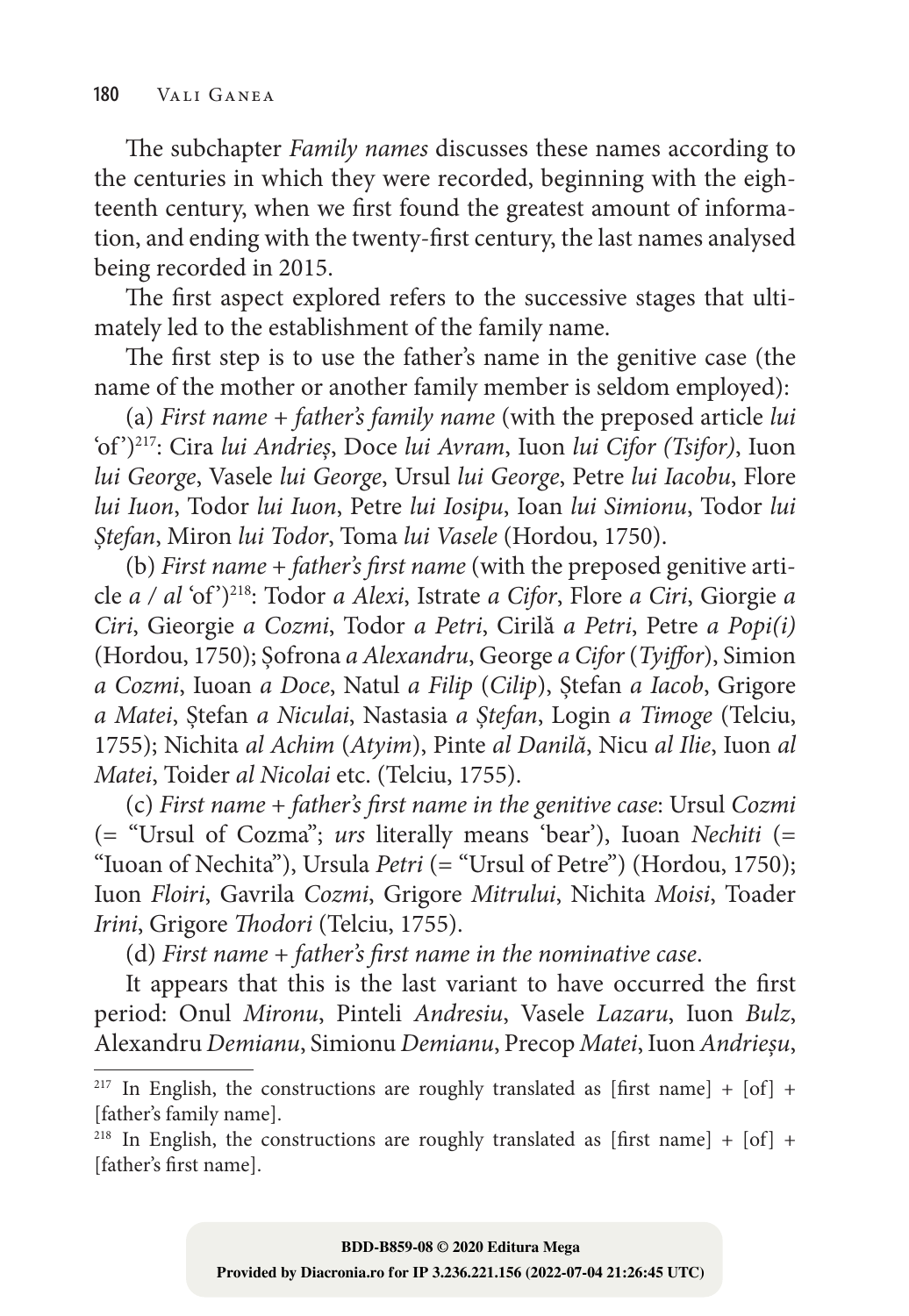Nicolai *Greasinu*, Gavrilă *Cihăreanu*, Simion *Grigore*, Timofte *Grigore*, Partenie *Mironu*, Grigoire *Iacobu*, Todor *Simion*, Andrieș *Maftei*, Grigoire *Ilie*, Maria *Grigorașiu*, Vasele *Iuon*, Vasele *Todoru*, Mironu *Cifor*, Paraschiva *Misăilă*, Persina *Vasele*, Maria *Gavrila,* Androne *Iuon,* Maria *Cira* (Hordou, 1750); Chirilă *Simion*, Gavrilă *Doce*, Grigore *Nicolai*, Iuon *Thoma*, Iugan *Andrei*, Simion *Vasile* (Telciu, 1755).

As far as we can see, all the names are calendar names – theonyms and names of saints in the calendar. However, we cannot yet speak of a definitive/completed anthroponymic system. Some of the words used for identification along with a first name cannot be treated as surnames yet. For example, let us look at the word *popă* 'priest'. It was often used, especially to refer to a priest, before the first name, *Popa Grigore* ('priest Grigore'), or, for descendants, after their first names: *Petre a Popii* ('Petre of the priest', Hordou, 1750), as the fellow villagers knew exactly the person to whom the name referred. In the former case, the name identifies father Grigore Cosbuc<sup>219</sup>, and in the latter, Petre, the son of father Grigore, about whom we find out from a *Conscription* dating from 1763–1764 that he was *morbos* ('ill') (Catalano n.d.: 83). In the following *Conscriptions* we find other such examples: Alexandru *Popi*, Iuoan *a Popi*, Petre *a Popii*220 ('of the father/ priest'), etc., in which *Popi* functions as a byname indicating the profession. *Alexandru*, *Ioan* and *Petre*, respectively, are the children of the one who is a *priest* in the village, and where there are several *priests*, the first name of the priest in question is also included: Anuța *a Popi Iuon* ('of father/priest Iuon'), Maftei *a Popi George* ('of father/priest George'), Petre *a Popi Vasile* ('of father/priest Vasile')<sup>221</sup> (Telciu, 1755).

In other cases, the identification was also made with the help of a

<sup>219</sup> Cf. Catalano: 80.

 $220$  One can also see here the spelling difference between the two genitive forms of *popă*: *Popi* and *Popii*.

<sup>221</sup> In all the situations in which the form *Popi* appears, the word does not become a surname, it is just a byname that refers to an appellative designating the father's occupation/profession. The term becomes a surname when it occupies, in the nominative form, the second place in the anthroponymic formula, first name + family name.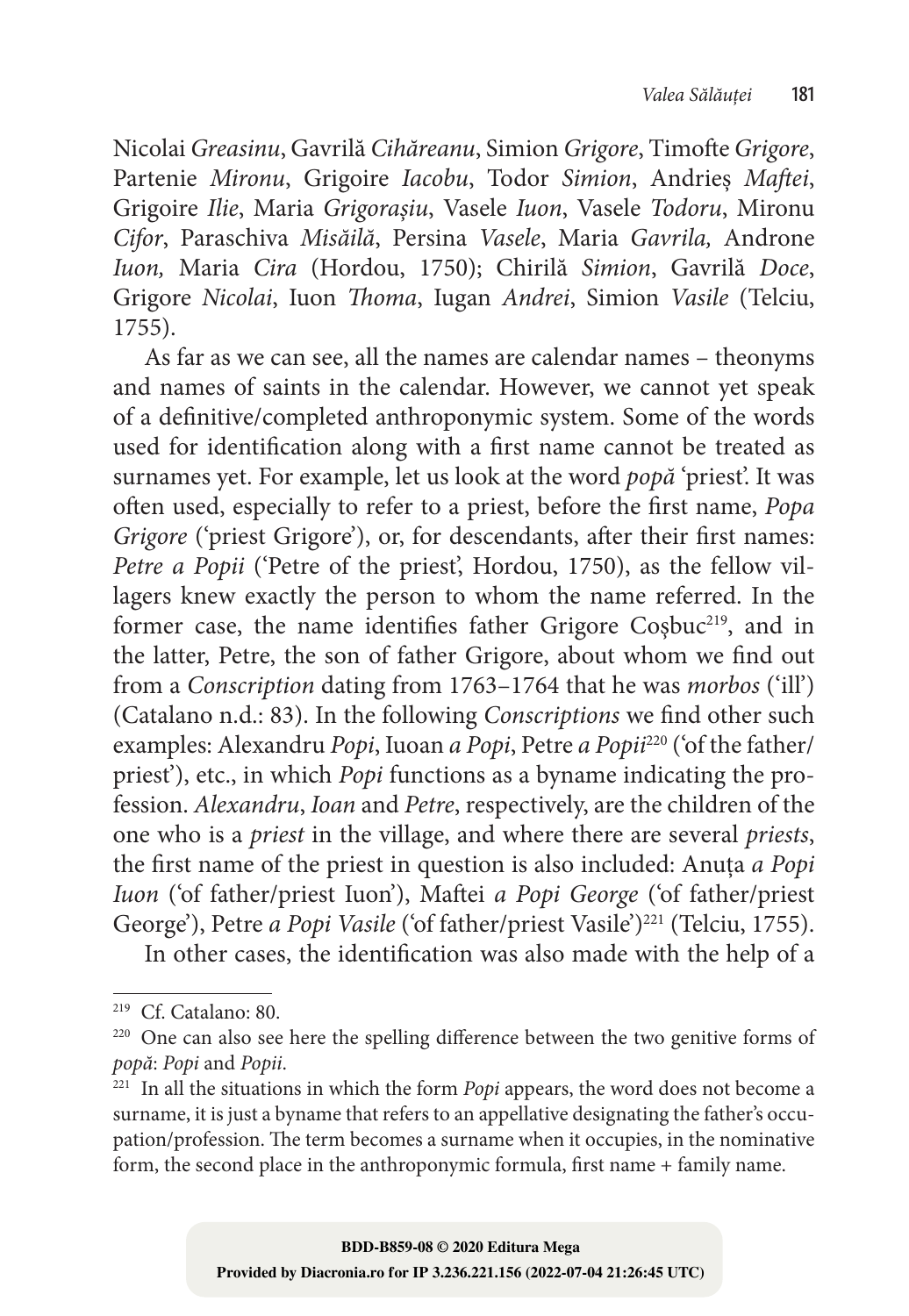toponym, Andreica *dupe Vale* ('on the valley', Telciu 1755), a phrase that became *Andreica Văleanu* over time.

In time other names with this status appear: foreign names, craft names, toponyms, appellations, etc. Al. Graur talks about names of professions and social situations. "At a time when surnames were not fully entrenched and craftsmen were rather rare, names of professions were often added to first names, so as to be able to identify the person bearing a certain name. Although a profession is not generally inherited, in many cases the name of a profession is inherited as a surname in time" (Graur 1965: 94, originally Romanian). We recorded situations such as: Ursul *Morarul* (Hordou, 1750), Onul *Blidaru* (Telciu, 1755), then *Bugnar*(*u*), Lăcătuș, *Olaru*, *Suciu* (Telciu, 1869); *Linguraru*  (Hordou, 1870).

Another aspect we analyse on this occasion concerns name change. This is not only specific to Năsăud, but it is more or less recorded throughout the country. Al. Graur (1965: 96) mentioned that "many people in the past centuries and in the countryside nowadays as well were able to change their surname when they wanted, as long as their fellows tacitly accepted this change" (originally Romanian). In other situations the change was made by some individuals, teachers, army representatives, etc., to show the descent of the persons in questions, their local, Greek or Latin origins. In Năsăud, as we have shown, the situation refers to the need for better identification. It is worth noting that the authors of the "census" marked the change of a name by means of a Latin adverb, *recte*, *alias* 'otherwise [known as], that is' or by means of *ori*, but there are also situations in which such a term is absent: Maftei *Iacobu recte Runcanu*, which means 'Maftei *Iacob* ('of Iacob'), otherwise known as *Runcanu*', because 'he came from Runc'; Iuon *Todoranu Runcanu*; Gavrilă *Petri recte Filipu*, Ilisie *Damianu recte Iacobu*; Iftinie *Turda recte Miron*222 (Hordou, 1750, 1763, 1870).

The study of family names in these periods of time highlights, in the most eloquent manner, their evolution, the process of inventory

<sup>&</sup>lt;sup>222</sup> This example strengthens the option of believing that *Turda* was originally a first name, as I. Petruț claimed, perhaps from Maramureș, where there are many families with this name.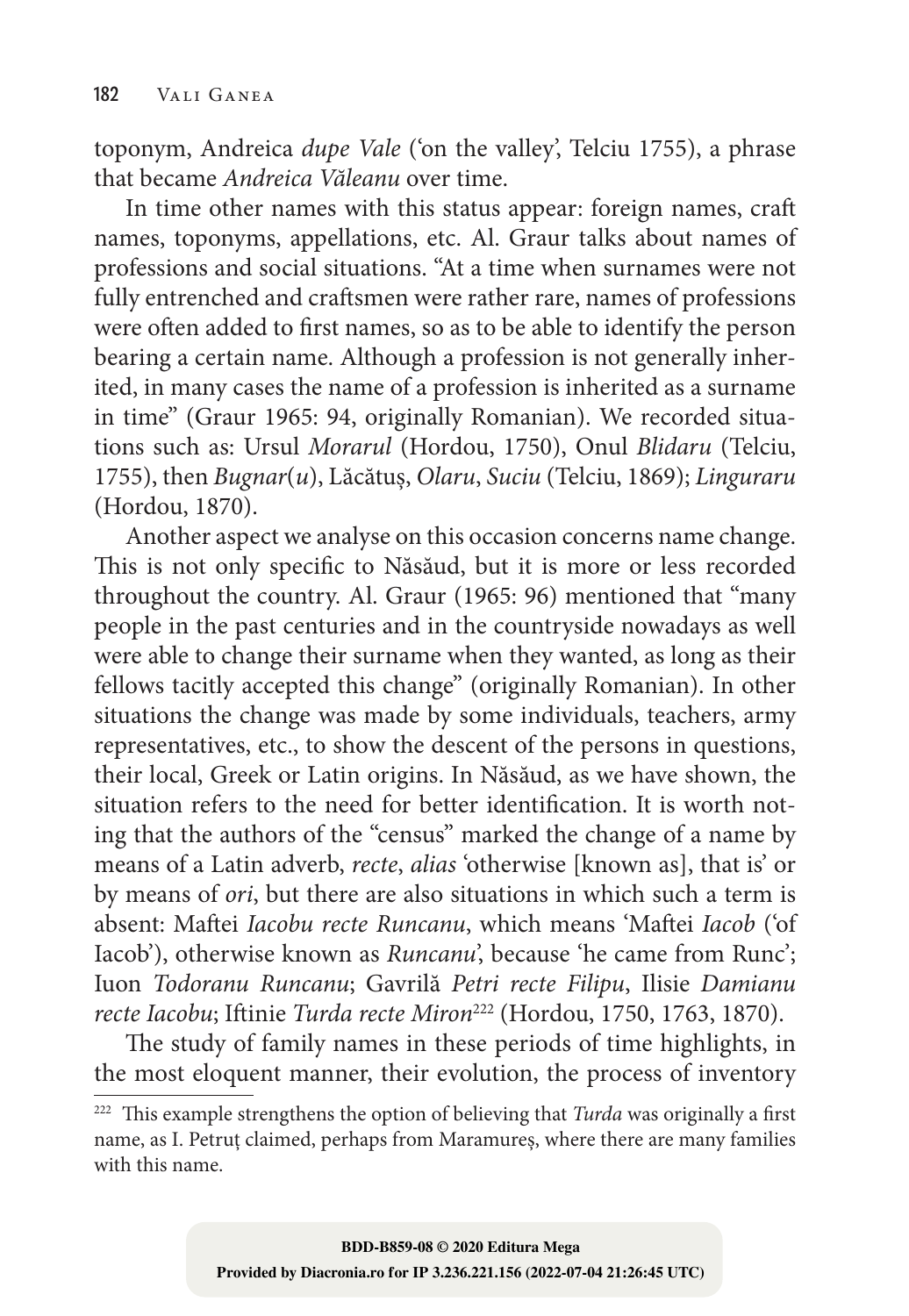renewal and, at the same time, the existing contact of the area with other nearby or remote areas. Some names are found in villages from Maramureș, Lăpuș or Bistrița, while others occur in much more distant places: *Moldovanu*, *Toplițanu*, *Vrânceanu*, etc.

At the end of the subchapter, on the basis of the names registered, we even talked about the existence of smaller areas within the existing area of research.

Several tables inserted in this part of the paper prove both the unity of the area and the affinities between localities, but more importantly, they prove the preservation of ancient, ancestral names.

The subchapter *First names* analyses the inventory of given names following the same working method, but separately according to the two genders, men and women.

In the beginning, I made a few comments on the terms used: *baptismal name*, *first name*, *given name*, *individual name*, and I showed that the anthroponymic system on Sălăuța Valley does not differ from the general Romanian system of anthroponymy. "Traditional Romanian baptismal names, be they masculine or feminine, had the status of a brand of ethnic identity, being ethnolinguistically relevant. […] The fidelity of keeping old names such as *Ana*, *Ion*, *Gheorghe*, *Maria* or *Vasile* is a factor of community cohesion. The specificity of anthroponymic patterns must be related to the unifying function, which brings together the bearers of standard, traditional first names in the rural environment or within a family" (Felecan, O. 2011: 397, originally Romanian).

The sources used to record baptismal names are the same we used to discuss family names. Moreover, these two segments cannot be separated because they pertain to the same anthroponymic formula. Our diachronic analysis highlights aspects about the importance of each element.

The separation of *baptismal names* according to gender into masculine and feminine first names also differentiates the two categories formally, by means of morphological characteristics. However, especially in the last period of time under investigation, there are situations in which certain names can be used to designate both men and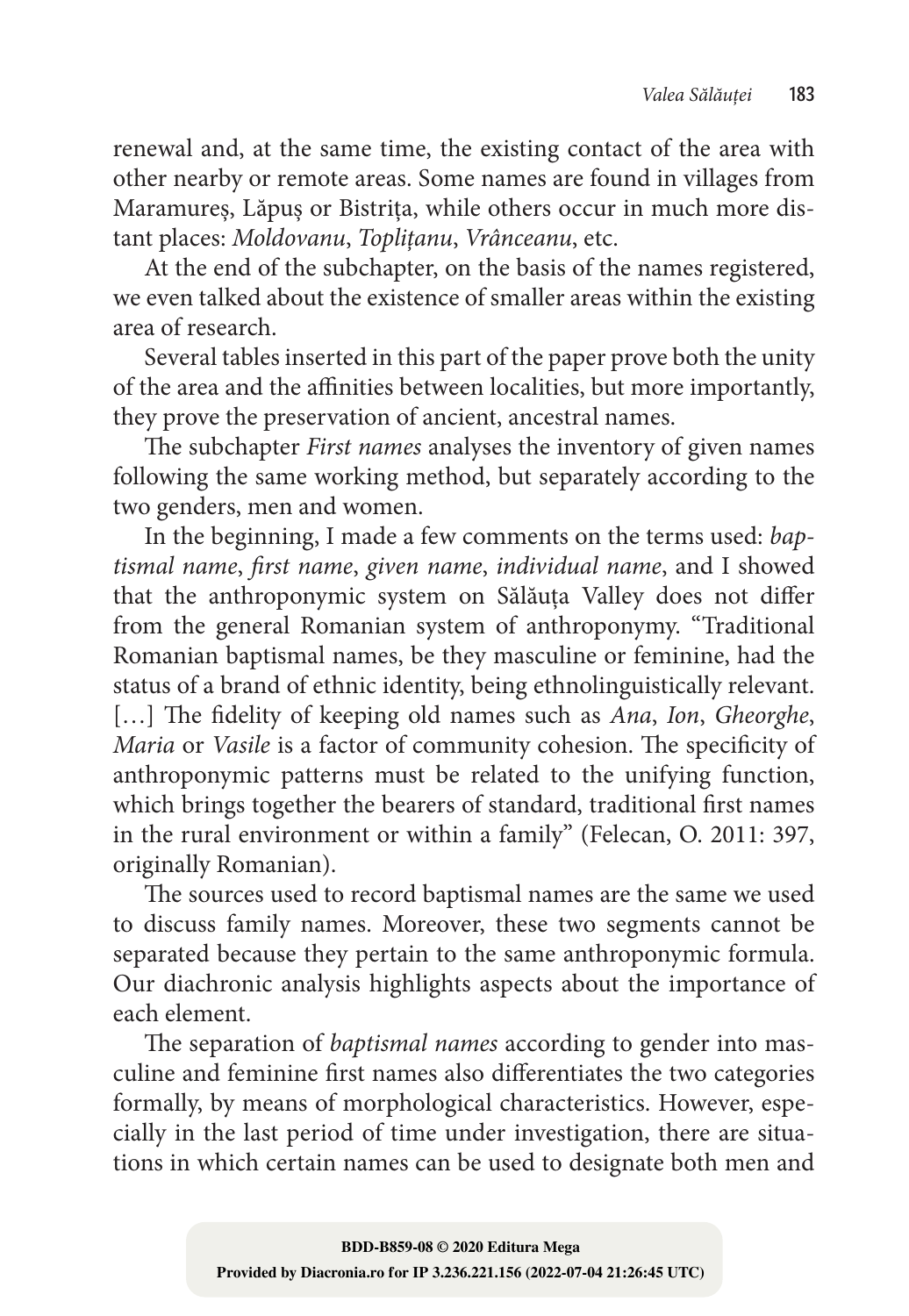women, as pointed out by many foreign researchers. In Romanian specialised literature, the first to deal with this problem was Oliviu Felecan<sup>223</sup>, who stated as follows: "The category of unisex (first) names has not been the topic of previous approaches in Romanian specialised bibliography, while in other linguistic spaces, in the past, several studies have been devoted to them [...]. Until now, the Romanian language did not record the phrase *unisex (first) name*, as shown by the definition provided in dictionaries to the invariable adjective *unisex*: '(about clothing, hair style, etc.) intended for women and men'" (2015: 149, originally Romanian) .

The eighteenth century records few names, especially for women. The explanation can be found in the fact that the data come from a *Conscription* which only inludes the landowners in the Hordou<sup>224</sup> area, due to the fact that "the Bistrița magistrate was interested in agricultural produce (*Provente*) to appreciate the economic power of a settlement and, according to this, taxes were set for the Principality of Transylvania and for the Bistrița magistrate" (Catalano n.d.: 81, originally Romanian).

Most first names are also used as *surnames*, as it became salient in the previous subchapter. From the viewpoint of origin, most of them are religious, for men and women alike: *Alexa*, *Alexandru*, *Avram*, *Axente*, *Cozma*, *Dosoftei*, *Gavrilă*, *Gheorghe* (*George*), *Grigore*, *Iacob*, *Ilie*, *Ioan*, *Istrate*, *Matei* (*Maftei*), *Mihăilă*, *Miron*, *Nechita*, *Nicolae*, *Petru*, *Precup*, *Simion*, *Ștefan*, *Teodor* (*Todor*), *Toma*, *Vasile*; *Ana*, *Anuța*, *Antimia*, *Doce*, *Elena*, *Ioana*, *Maria*, *Nastasia*, *Paraschiva*, *Saveta*, *Thodora*, *Varvara* and others.

Profane first names are derived from various other names:

– appellatives: *Albu*, *Albu*ț*a* (< *alb* 'white');

– names of animals and birds: *Albina* ('bee'), *Lupul* ('wolf '), *Ursul*  ('bear');

<sup>223</sup> *Can one talk about unisex (first) names in Romanian?* in *"Name and Naming" Conventional /Unconventional in Onomastics*, edited by Oliviu Felecan, Cluj‑Napoca, Mega, Argonaut, 2015: 149–162.

<sup>&</sup>lt;sup>224</sup> We did not include the names of those who own land but they have their domicile in other localities (see Catalano n.d.: 80).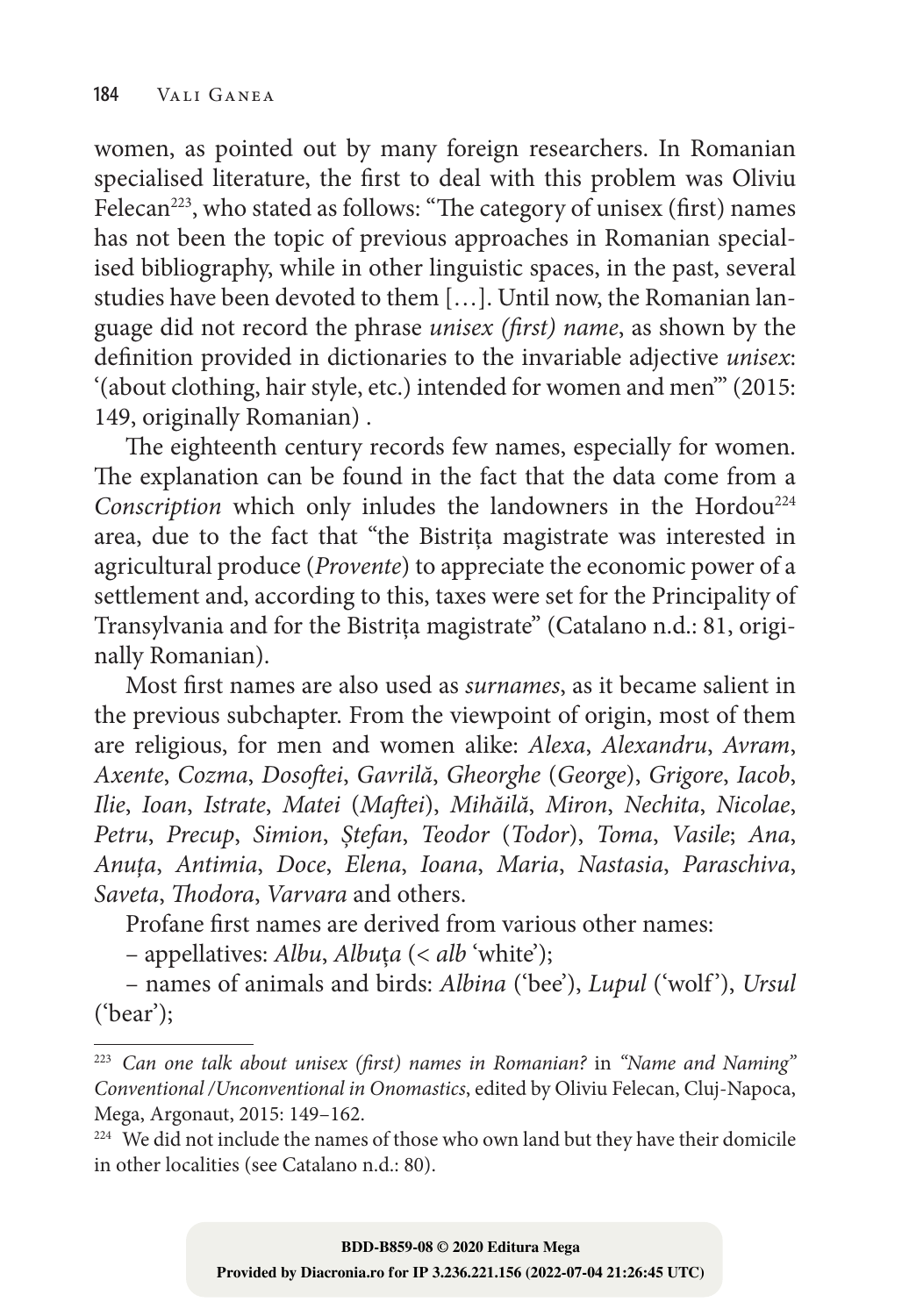– derivatives and hypocoristics: *Domnica*, *Lucica*, *Tinica*, *Valerica*, *Viorica*, *Arsinica*, *Domnica*, *Lucica*, *Maricica*, *Nazarica*, *Nu*ț*ica*, *Todorica*, *Valerica*; *Ionică*, *Romică*, *Costan*, *Iancu*, *Natul*, *Nica*, *Nicu*; *Anișca*, *Aristina*, *Chiva*, *Doce*, *Firona*/*Firoana*, *Frăsina*, *Gafta* etc.;

– names of plants: *Crina* ('lily'), Lăcrămioara ('lily of the valley'), *Margareta* ('daisy') etc.;

– nicknames and bynames: *Pribagul* ('the wanderer');

– foreign names of various origins: *Chifor*, *Cristina*, *Elisa*, etc.

In every historical age, first names also mirror the degree of innovation ensured in this area by various factors, the contribution of the Transylvanian School, the contact with foreign persons present in the area due to the Border Regiment, which came with new names, and in the following periods the cultural contacts with other nations: *Angelina*, *Anisia*, *Aristina*, *Catarina*, *Elena*, *Elisabeta*, *Eugenia*, *Irina*, *Iuvila*, *Luise*, *Minodora*, *Raveca*, *Saveta*, *Sofia*, *Sânziana*, *Tavifta*, *Tecla*, *Zenovia*.

Double given names were recorded in the area for the first time in the nineteenth century: *Cirilă Varvari*, *Dumitru Ion*, *Gavrilă Dumitru*, *Gavrilă Grigore*, *Gavrilă Lazăr*, etc.

It should be noted that both elements in the above-mentioned examples belong to traditional first names. Their relatively large number shows the parents' desire to add to their preferred baptismal name a second name, which refers to their ancestors, father, grandfather or another kin. "The fidelity of keeping old names [...] is a factor of community cohesion. The specificity of anthroponymic patterns must be related to the unifying function, which brings together the bearers of standard, traditional first names in the rural environment or within a family. Any refusal of indigenous first names could be tantamount to betrayal, to an 'imbalance' in the linguistic behaviour of the age, more precisely in the assignment of names to newborns" (Felecan, O. 2011: 397, originally Romanian).

A phenomenon still present in the nineteenth century is that of changing a child's first name in cases of illnesses. Given the fact that health was endangered, the care for newborns was great. However, if a child became ill, "the sick child was placed in the oven on a shovel to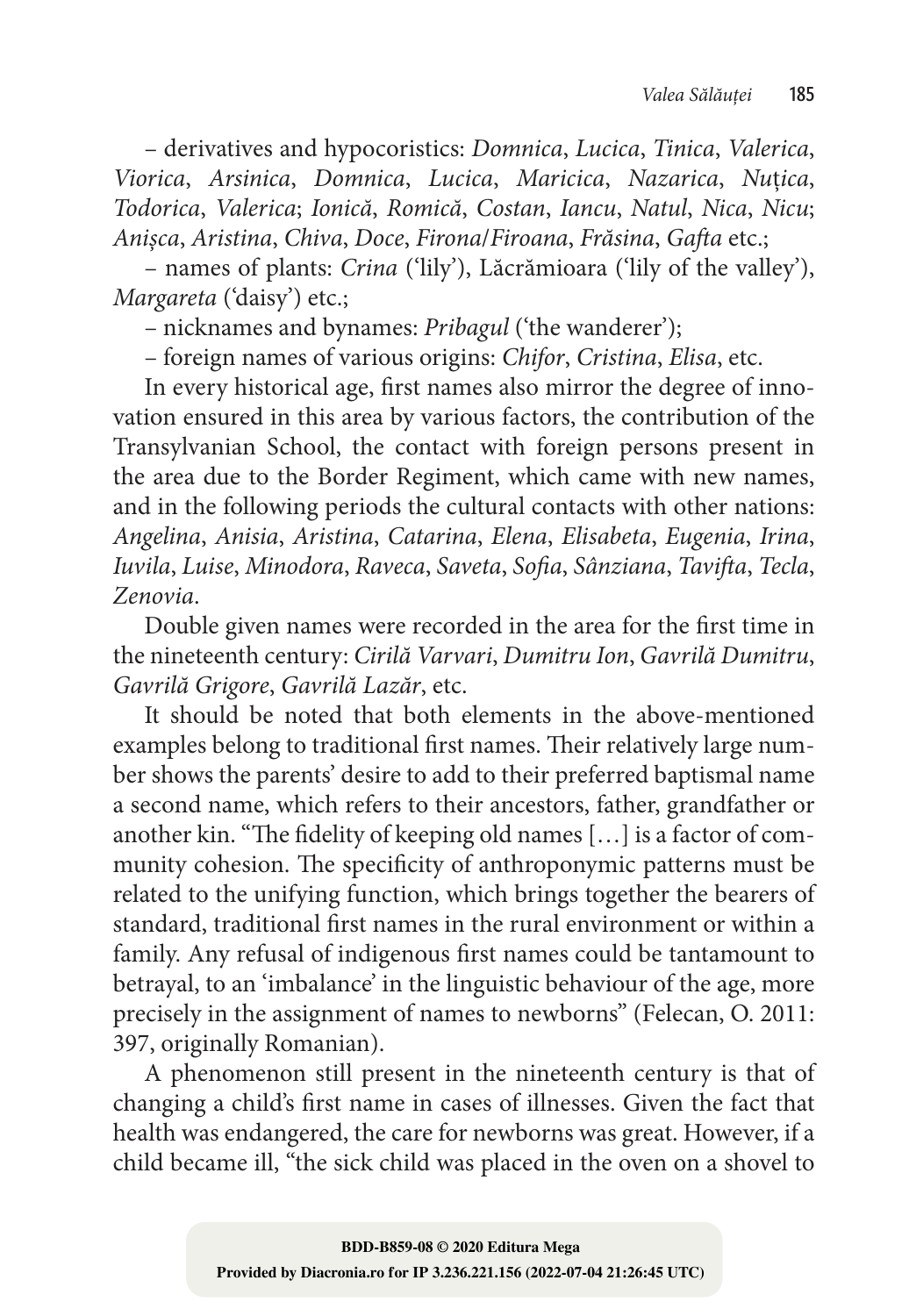purify it or an item of clothing (its shirt) was thrown over the house in view of dismissing the disease". In more serious cases, "there was also the ritual of selling the child out the window when children did not live in a family. Along with the trade, the child received another name, usually a beast's name (*Lupu* 'wolf', *Ursu* 'bear', etc.)" (Lechințan 2013: 560, originally Romanian).

The facts recorded in the twentieth and twenty-first centuries differ greatly from the situation of the previous centuries, material– ising in a number of features, such as: the number of religious first names is markedly diminished; secular/profane first names are on the increase; there are now records of names derived on Romanian land from inherited words or from other words: *Cătălina*, *Doina*, *Floarea*, Lăcrimioara, *Violeta*, *Viorica* (Coșbuc); *Albina*, Călina, *Constan*ț*a*, *Cre*ț*a*, *Crina*, *Doina*, *Dora*, *Hermina*, *Narcisa*, *Violeta*, *Viorica*; Călin, Cătălin, *Cornel*, *Doru*, *Florin*, *Gelu*, *Viorel* (Telciu).

A substantial increase can be pointed out for double names: *Aurica Saveta*, *Cristina Lucre*ț*ia*, *Domnica Raveca*, *Domni*ț*a Oni*ț*a*, *Dorina Ioana*, *Emilia Leti*ț*ia*, *Floarea lorentina*, *Floarea Maria*, *Floarea Lucia*, *Ioana Aurica*, *Lucica Domni*ț*a*, *Lucre*ț*ia Oni*ț*a*, *Maria Elena*, *Maria Florentina*, *Maria Veturia*, *Oni*ț*a Lucre*ț*ia*, *Rodica Veturia*, *Violeta Carmela*; *Adrian Onisim*, *Aurel Cornel*, *Constantin Roco*, *Dumitru Marin*, *George Samson*, *Grigore Dănu*ț, *Grigore Adrian*, *Hora*ț*iu Roco*, *Ilie Ioan*, *Ioan Dan*, *Ioan Florin*, *Ioan Mircea*, *Ioan Ni*ță, *Ioan Aurel*, *Nicolaie Tudor*, *Pavel Aurelian*, *Radu Gheorghe*, *Radu Marius*, Ștefan Marian, *Tănase Toader*, *Toader Ilie*, *Valeriu Gheorghe*, *Viorel Vasile*, etc.

The twenty-first century brings major changes in Romanian anthroponymy, in general, and regional anthroponymy, in particular. The desire for novelty of a population familiar only with obscurity, "identified with the opposition to a past marked by socio‑economic underdevelopment and political oppression, denotes an aspiration towards superior, positively valued standards" (Felecan, O. 2011: 407, originally Romanian). The extent of the opening of borders and the media institutions facilitated the perspective of different forms of contact with the outside world even as regards anthroponymy. The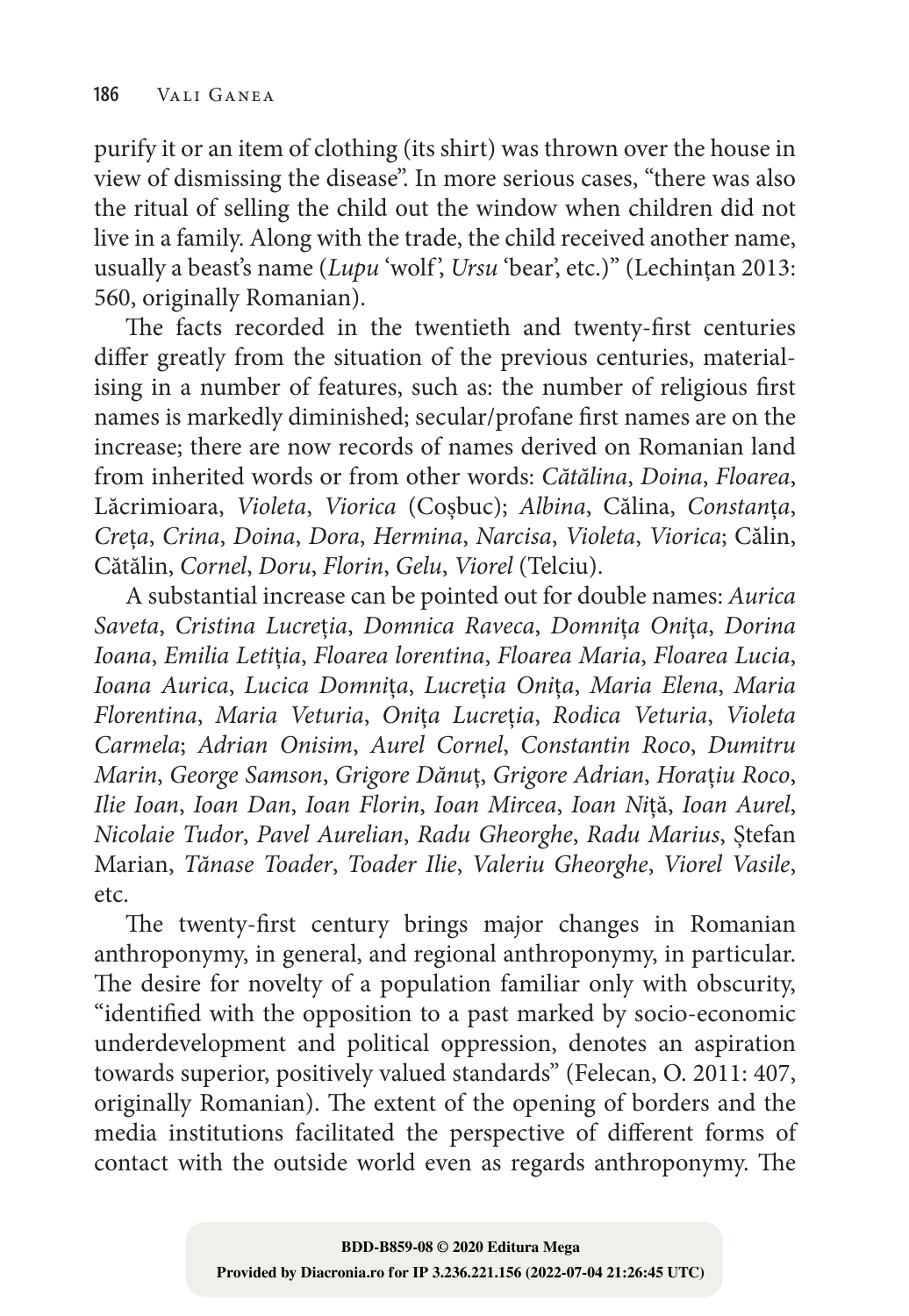process intensified as more and more people have left Romania since 1990, in search of work in other countries. From this period, there have begun to appear names that were not adapted to Romanian phonetic norms and were sometimes also incorrect from the viewpoint of the source language.

Nevertheless, the anthroponymic system of the researched area is not discordant, nor is it so in other areas. This is accounted for, first and foremostl, by the early nineteenth‑century contact with the Romance world.

"Against the social background of the Romanians' dissatisfaction with the official systematical Magyarization of personal and place names as a result of the Bánffy law or the law of the archives of the end of the century (1895–1899), the choice of Roman names reflects the desire of the Romanians in Transylvania to preserve their national specificity in the field of onomastics as well" (Iorga, *ap.* Tomescu 2011: 474, originally Romanian). The first names we recorded in Sălăuța Valley show that the introduction of Roman names was made by the scholarship on the spur of the Transylvanian School, which had leading representatives in the area of Năsăud, renowned for their noteworthy translations from Latin and Greek and even for their everyday use of Latin in relation to the German and Hungarian administration.

Against this background, the tendency to give first names inspired by famous figures and characters is understandable, and many of these names are borrowed from beloved bearers in famous writings in world literature. With the increase of sources of inspiration (musical works, films, historical, cultural, sports figures, etc.), the anthroponymic system has consolidated, so that at the moment the tide of foreign first names does not cause unsettling disturbances. Arabic names, totally different from European ones, are eventually described as exotic and that is all.

Based on this influx of first names, we identify two important phenomena. The first phenomenon is related to the fact that there has been a large gap between first names with the largest number of records, which still belong to the old nucleus, and the extremely large number of other first names with a single occurrence or very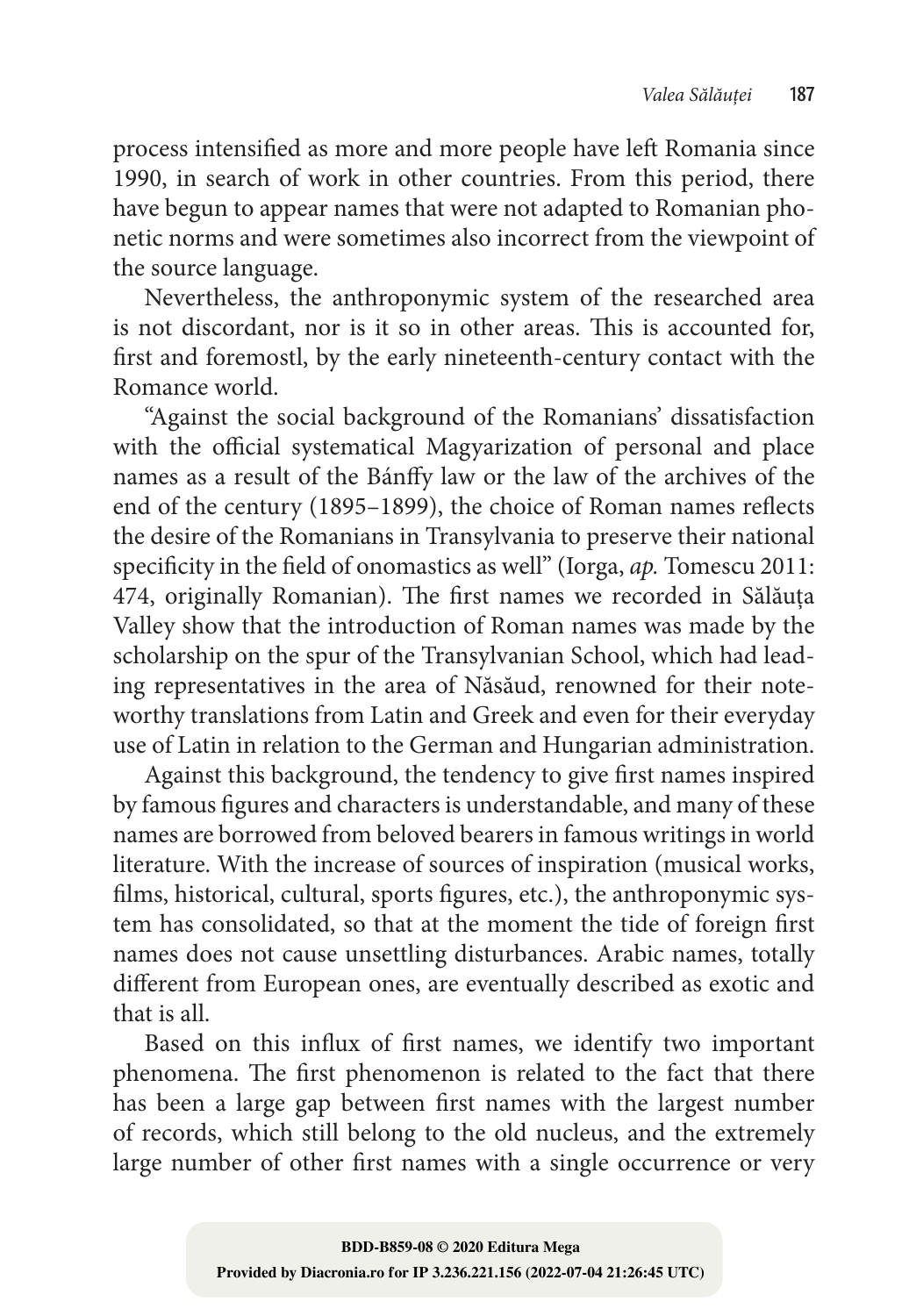few occurrences. The second aspect refers to the increase of the use of double first names. Triple first names are also few; of the total number of registered names, simple first names were in all settlements less than 25 per cent (that is, less than a quarter) or even below.

A synoptic look at a table of the first 10 names of men and women from all the settlements investigated indicates some noteworthy facts. First of all, the presence of the first name *Maria* in all the settlements undoubtedly shows the homogeneity of the area. Secondly, the use of two first names as second names, *Ana* in four neighbouring settlements, with the centre in Coșbuc and Telciu, and *Floarea* in other four settlements forming the side areas, Salva to the south, Bichigiu to the west, Romuli and Ștefăniței Hill to north, confirms what has been said before, namely that subareas can be distinguished within the area in question. At the same time, it should be mentioned that the same first names, with very few exceptions, also occur in the other positions with differences due to the number of documented records.

Most of the first names with the highest frequency are significantly old and belong to the religious name stock, while others are part of the Romanian stock, also established early on: *Domni*ț*a*, *Floarea*, *Florina*, *Ileana*, *Ionela*, *Lenu*ț*a*, *Nicoleta*, *Oni*ț*a*, *Viorica*.

An interesting problem that we have noticed with double names, which comprise almost the entire inventory, is *anthroponymic tautology*. It consists of the reiteration of the first element under different forms: *Eugenia Jenica*, *Floare Florentina*, *Florina Margareta*, *Mariana Măriuca*, *Măriuca Mărioara* (Coşbuc), *Lăcrămioara Crina*, *Floarea Margareta* (Romuli), *Viorica Sânziana* (Salva).

The following chapter, 4. *Language facts*, is necessary for several reasons, among which the most important is given by the set of variants under which some names appear. We found the motivation formulated almost a century ago by Ștefan Pașca in *Nume de persoane și nume de animale în* Ț*ara Oltului* [Names of individuals and animals in the Land of Olt]. The author pointed out that proper names are subject to the rules of evolution of the constituent elements of the language stock. But the transformations encountered in certain areas deviate from the usual rules of transformation of spoken language elements,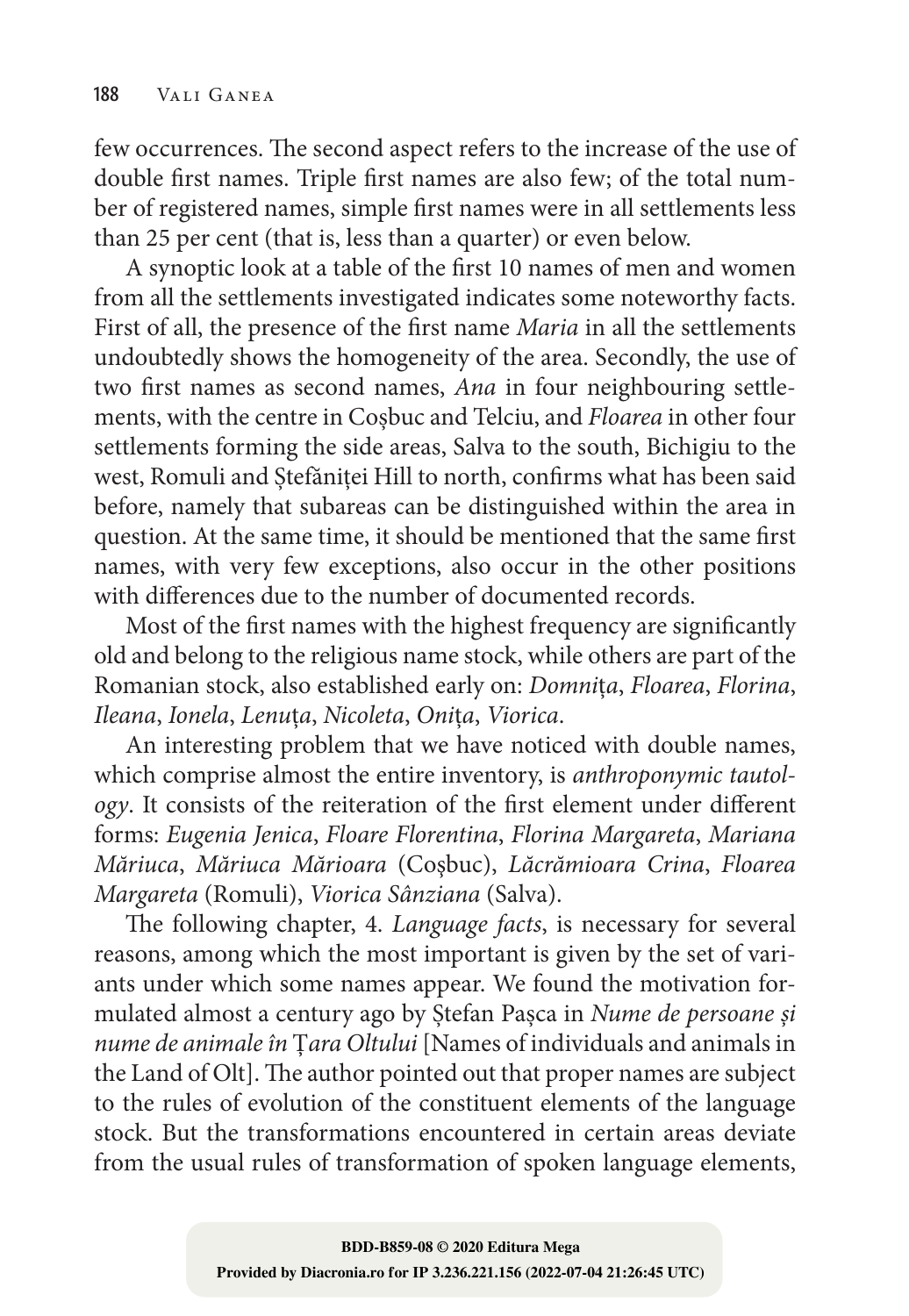illustrating artificial, unusual developments in the historical evolution of language. The variants encountered "are not always the result of current phonological developments in the common language, but reiterate in speech arbitrary graphic forms from documents, which had occurred due to foreign notaries who were unaccustomed to certain sounds in our language and less skillful in rendering by means of foreign orthographic characters the exact phonetic body of Romanian names" (Pașca 1936: 109, originally Romanian).

The recorded examples are largely explained by the incorrect rendition in writing of the sounds *ă* and *î* and the subsequent reiteration of these forms in speech. The lack of diacritical marks is a significant drawback. From this point of view, our observations will shed light on all the compartments of language, but especially in relation to phonetics/phonology, morphology, word formation and less about syntax, because the analysis refers to words that fall into the category of proper names.

The collected language facts are grouped into subchapters about phonetics, morphology and word formation. It should be noted that multiple spelling variants, mostly emerged under foreign influence (German, Greek, Italian, Hungarian or Slavic), are the result of the attempt to render local pronunciation: *Achim/Atyim*, *Andresiu/ Andreș*, *Besutiu*/*Besu*ț*iu*, *Cifor/Csifor/Tsifor/Tscifor/Tyiffor*, *Covaci*/ *Covacs*/*Kovacs*, *Danci*/*Dancs*, *Filip/Philip*, *Ignat/ Ignath*, *Iosef/Ioseph*, *Vasile/Vasele*, *Wasele/Waselle*. In some cases, they indicate the preser‑ vation of local pronunciation: *Arman* for *Armean*, *Axănte* for *Axente*, *Berăș* for *Bereș*, *Cîmpan* for *Câmpean*, *Giorgie* for *George*, *Grigore*  for *Grigorie*, *Irimie* for *Ieremie*, *Iuon/Iuoan* for *Ion*, *Iuoan*, *Mihășten*  for *Miheștean*, *Mniron* for *Miron*, *Teodor/Theodor/ Toader/Todor/ Tudor*<sup>225</sup>*/Thoider*/*Toider* (Hordou, 1750).

The lack of diacritical marks creates problems even nowadays, as for the same name we come across variants, many of which are accepted by the authorities: *Danila/Dănilă*, *Gavrila/Găvrila/Găvrilă*,

<sup>&</sup>lt;sup>225</sup> The form *Tudor* is explained by the fact that "since Antiquity *eo* became  $u$  [...], but nowadays the *eo* variant occurs as well" (Graur 1965: 50, originally Romanian).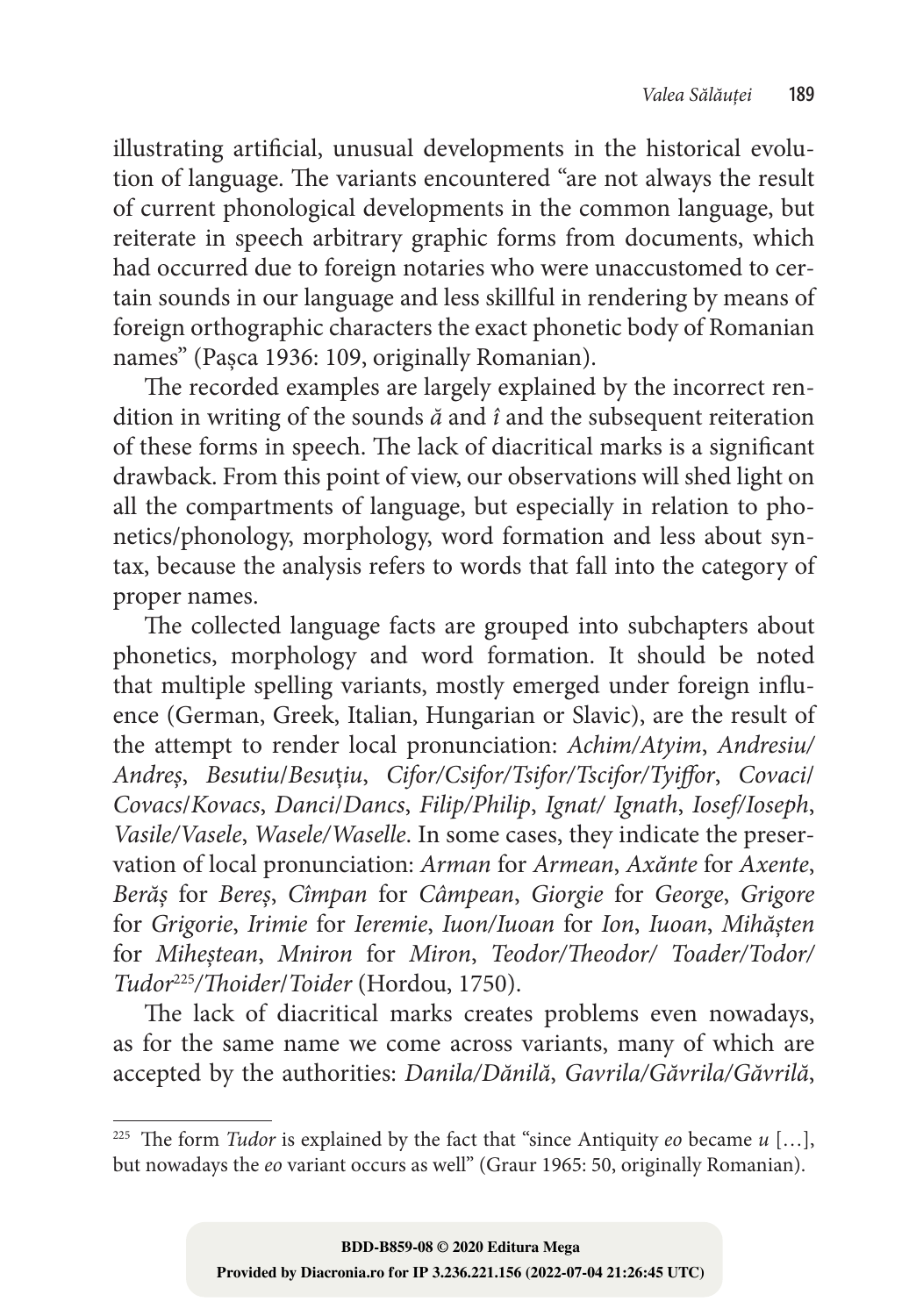*Itoc/Ițoc*, *Lacatuș/Lăcătuș/Lacătuș/Lacatîș/Lăcătîș*, *Mihailă/Mihăilă/ Mihaila/Mihăila*, *Andries/Andrieș*, *Ștefănu*ț*/Ștefanu*ț*/Ștefănu*ț*i*.

We have also identified transformations of consonants or consonant groups:

*– chi > ci*: *Chifor > Cifor*, *Chirilă > Cirilă*, *Nichita/Nechita > Nicita/ Necita*, *Paraschiva/Parasciva*;

*– ghi > gi*: *Aghistina > Agistina*;

*– ghe > ge: Anghel > Angel*;

– *f >* ĉ: *Filimon > Cilimon*, *Filip > Cilip*226;

 $-m > n$ , "by means of palatalization, under the influence of the subsequent *i* sound" (Iordan 1983: 255, *s.v. Ifteni*, originally Romanian)<sup>227</sup>: *Iftimie > Iftinie*;

– *v > f: Avrigean/Afrigean*;

*– t > č: Condrate/Condrace*;

– *j > ș: Cojbuc > Coșbuc*, *Hrijman >Hrișman*;

– *k > ť > ĉ*: *Dochia*<sup>228</sup> *> Dotia > Docea*, *Condrate > Condrace*.

Interesting aspects also appear as regards vocals:

*– a > ă* (în derivatives with the suffix ‑*an* and ‑*ean*): *Zagrean > Zăgrean*;

*– a > e*: *Damian/Demian*, *Matrona/Metrona*, *Patrașcu/Petrașcu/ Patrascu*;

*– ă > e*: *Pupăză > Pupeză*;

*– ē > i*: *Daniel – Daniil*, *Elie – Ilie*, *Gabriel – Gavril*, *Rafael – Rafail*229, *Samuel – Samoil* (in these pairs the former name element is popular, of Greek or Slavic origin, while the latter is erudite, of Western origin; cf. Graur 1965: 49);

<sup>&</sup>lt;sup>226</sup> There are also situations in which "the voiceless affricate alveolo-palatal  $\hat{c}$  evolves into the fricative alveolo‑palatal *ŝ*: *ŝer*, ŝęrŝel, (am) *ŝerut*" (cf. Botoşineanu 2007: 117, originally Romanian). On the fricativisation of the voiceless affricate *ĉ* see also R. Todoran 1965: 85‑ 95; Iordan 1968: 95.

<sup>227</sup> For the palatalization of *m* to *mń*, ń, see also Gheție 1994: 86.

<sup>228</sup> *Dokia* is a hypocoristic from *Evdokia*, which became *Vdokia* and then *Dokia* (Graur 1965: 51).

<sup>229</sup> For some of these words there are variants of Slavic origin ending in *ă* (Graur 1965: 49): *Dănilă*, *Gavrilă*, *Mihăilă*, *Rafailă*.